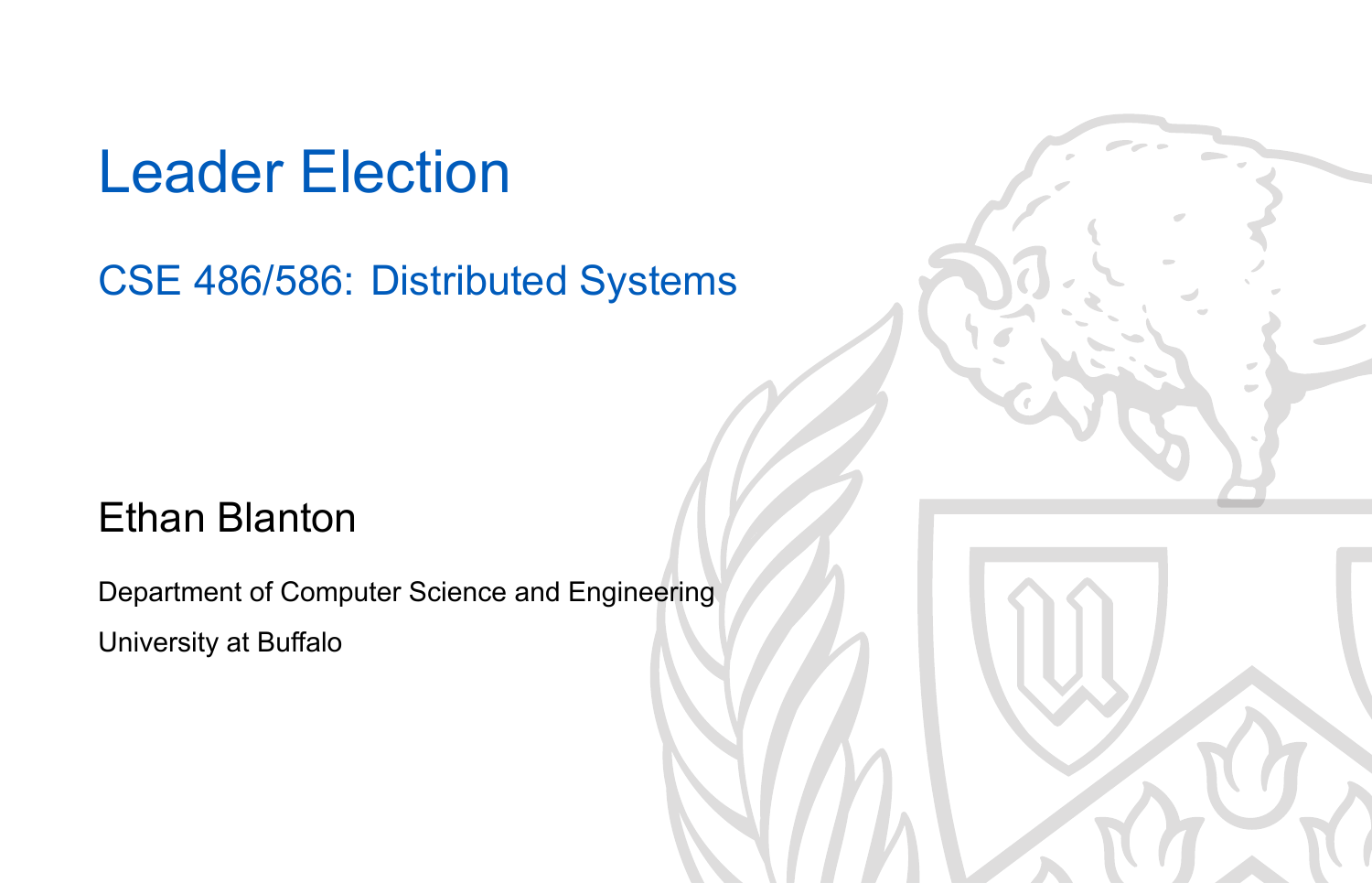### Centralized Decisions

It can often simplify protocols to make centralized decisions.

Introduction The Bully Ring Election Choosing Identifiers Summary References

For example:

- Total ordering with a central scheduler
- **Assignment of globally unique names**

#### There are significant disadvantages to centralizing:

- Single points of failure
- Centralized trust
- **Latency<sup>1</sup>**

<sup>1</sup>This is absolutely a tradeoff!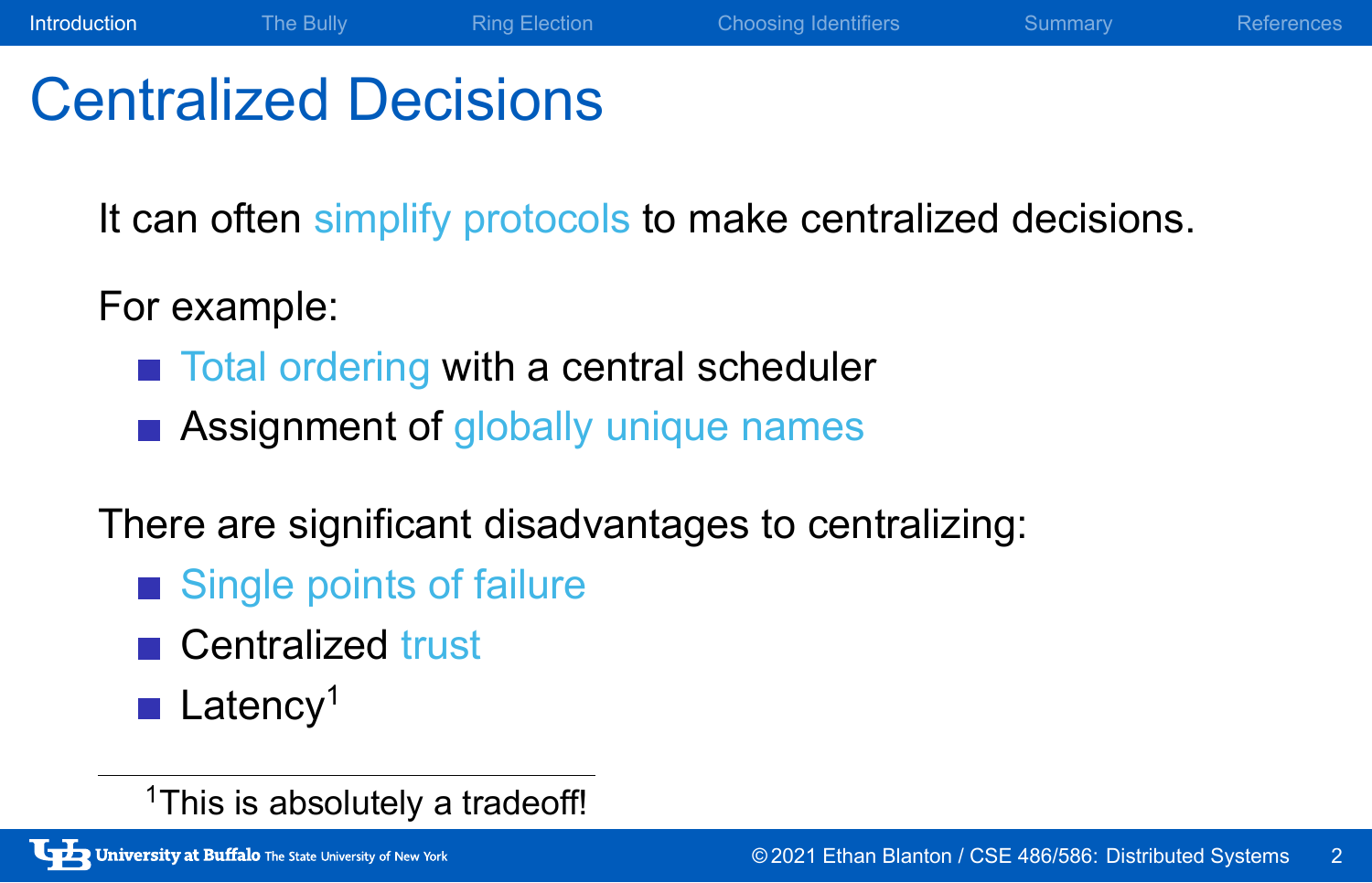### Leader Elections

Leader elections can address the single point of failure.

Introduction The Bully Ring Election Choosing Identifiers Summary References

They select a centralized decision-maker at run time.

They are most often used:

- When a distributed protocol is bootstrapping
- After a leader has failed

In the latter case they require a failure detector.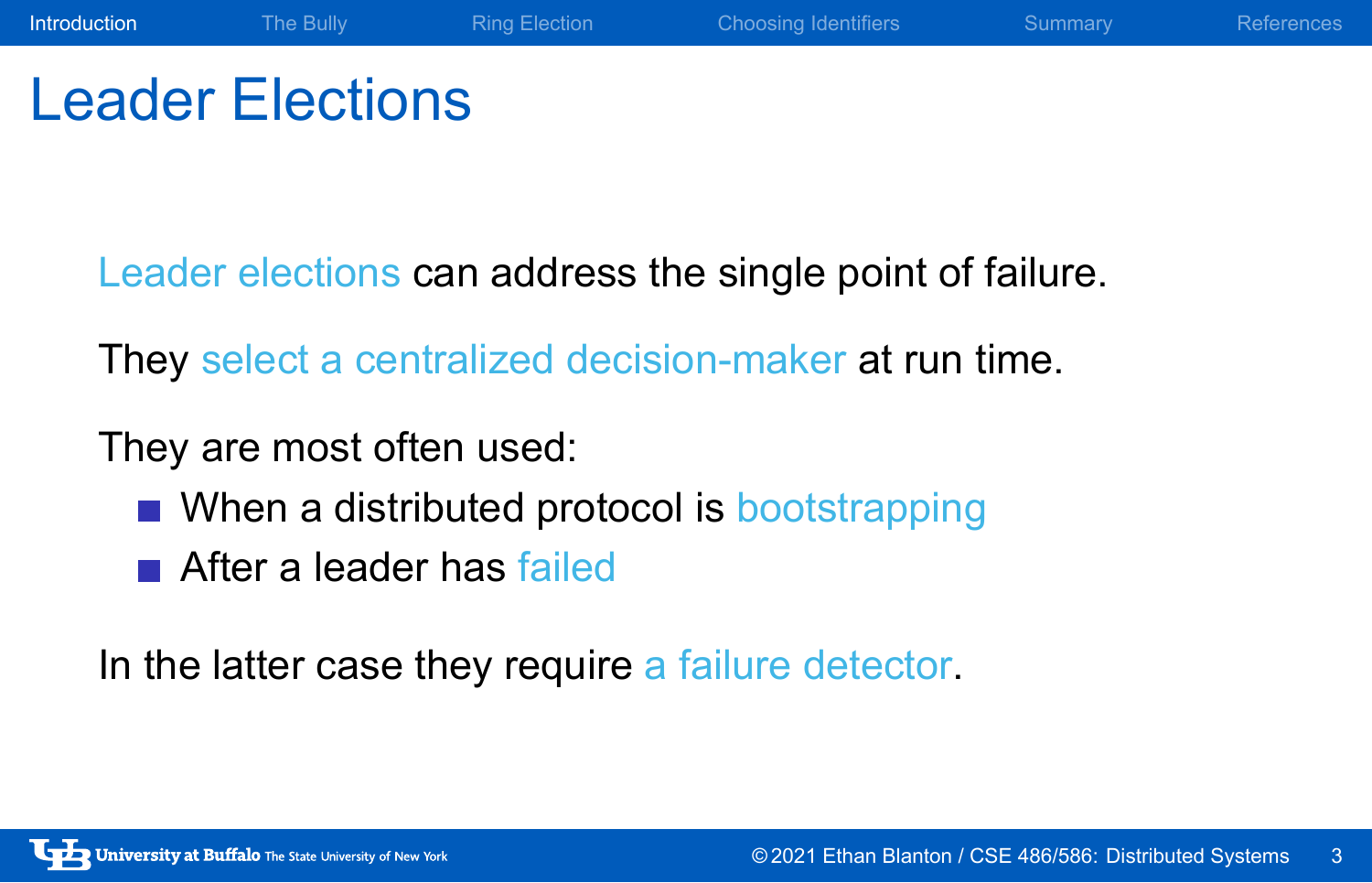### Election Properties

Leader elections can be called at different times:

- When any process wants to
- When the current leader wants to
- When any process detects leader failure
- When some set of processes detects leader failure

Introduction The Bully Ring Election Choosing Identifiers Summary References

- At a predetermined time or protocol state
- …

Which policy is used depends on the application!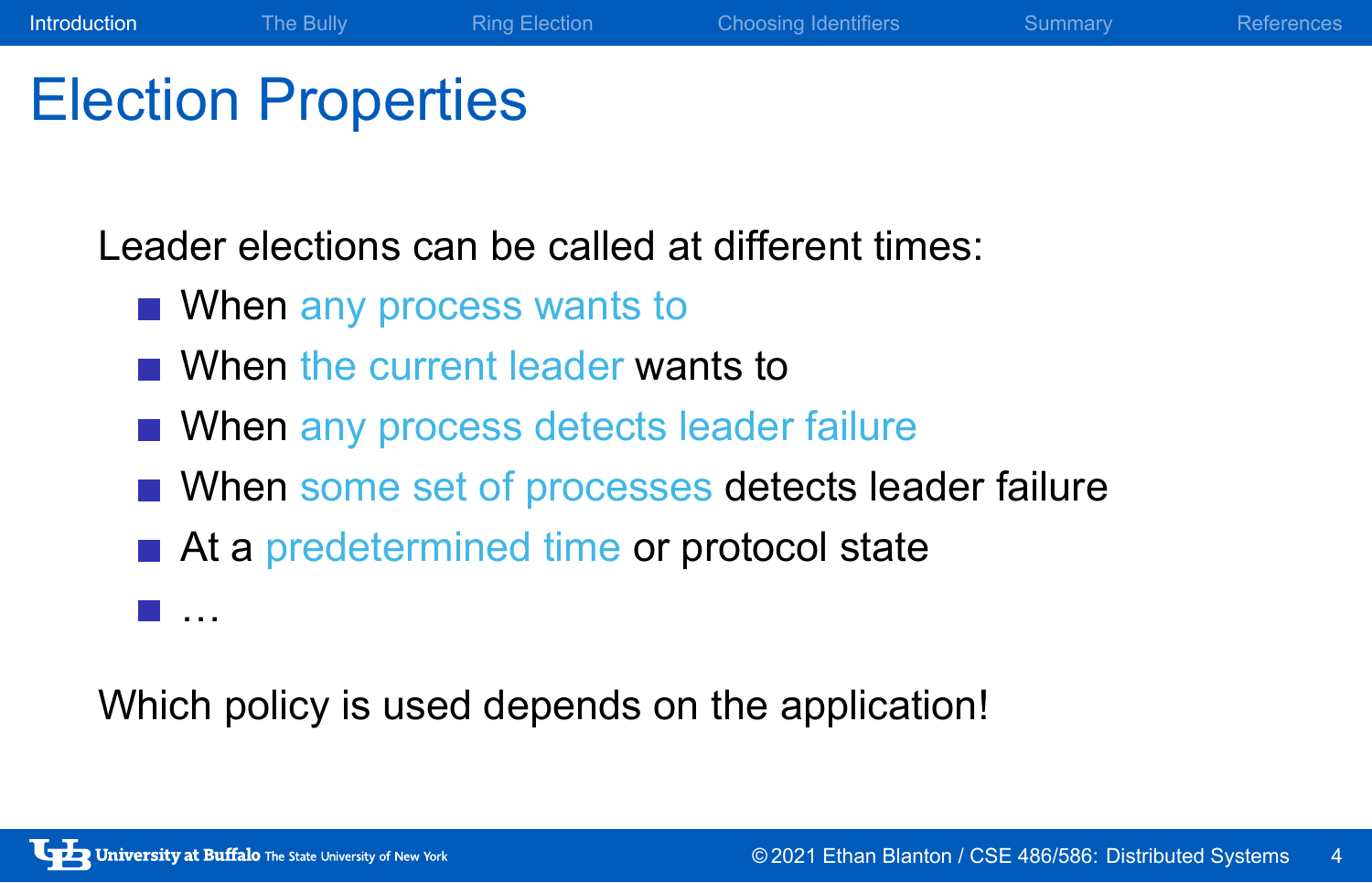### The Bully Algorithm

The Bully Algorithm [4] was one of the first to be described.

It takes its name from the property that the biggest process wins.

Introduction The Bully Ring Election Choosing Identifiers Summary References

It assumes:

- **Every process has a unique ID**
- **Process IDs form a total ordering**
- Communication is reliable
- **Messages are delivered in bounded time**

Any process can start an election at any time.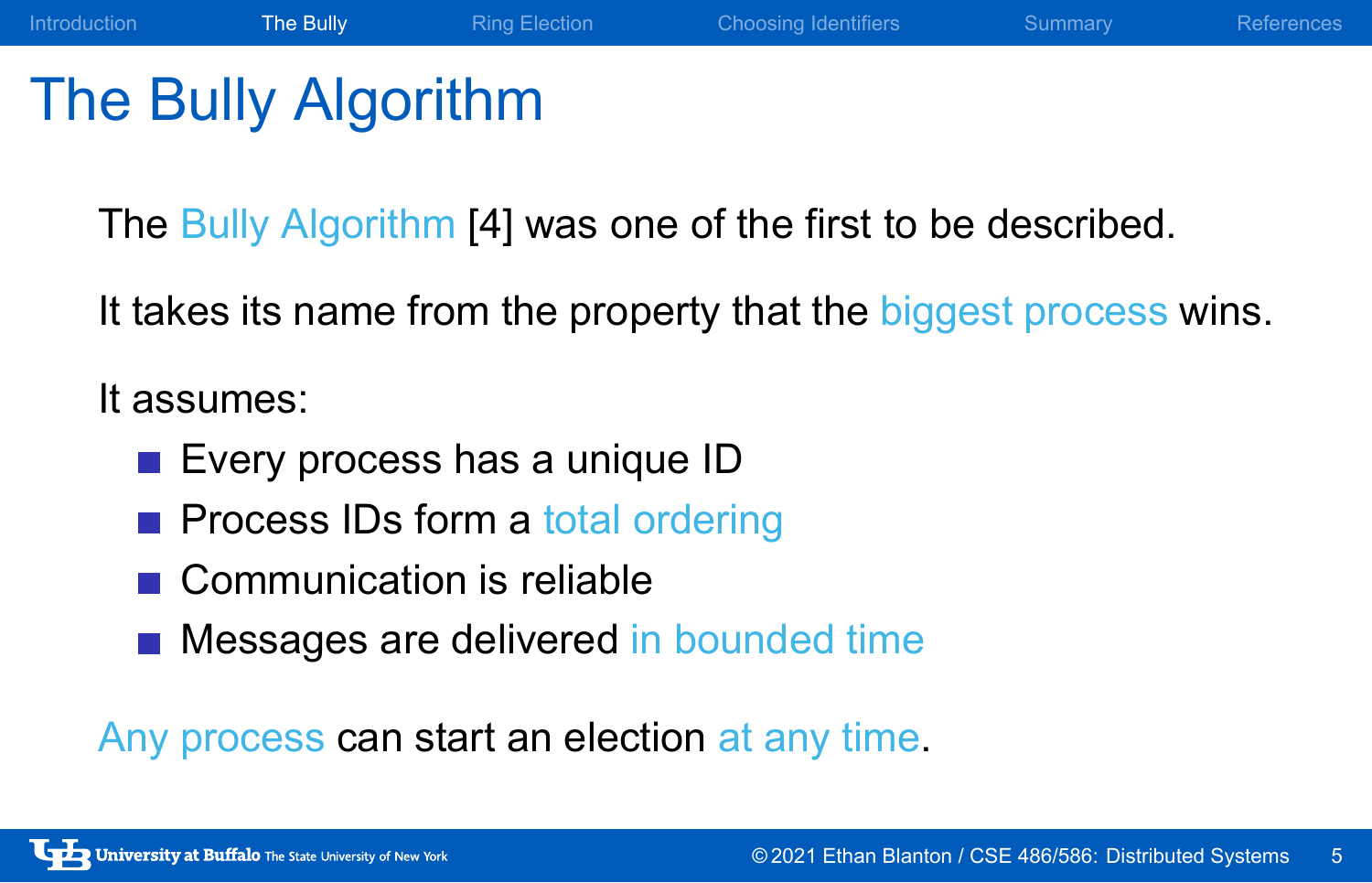Introduction The Bully Ring Election Choosing Identifiers Summary References

#### **States**

Processes in the Bully Algorithm have two states:

- Normal
- **Election**
- **Naiting**

Processes in the normal state are doing what they do.

Processes in the election state are electing a leader.

Processes in the waiting state are awaiting results.

The safety property must hold: *If p<sup>i</sup> and p<sup>j</sup> are both in the normal state, they agree on the current leader.*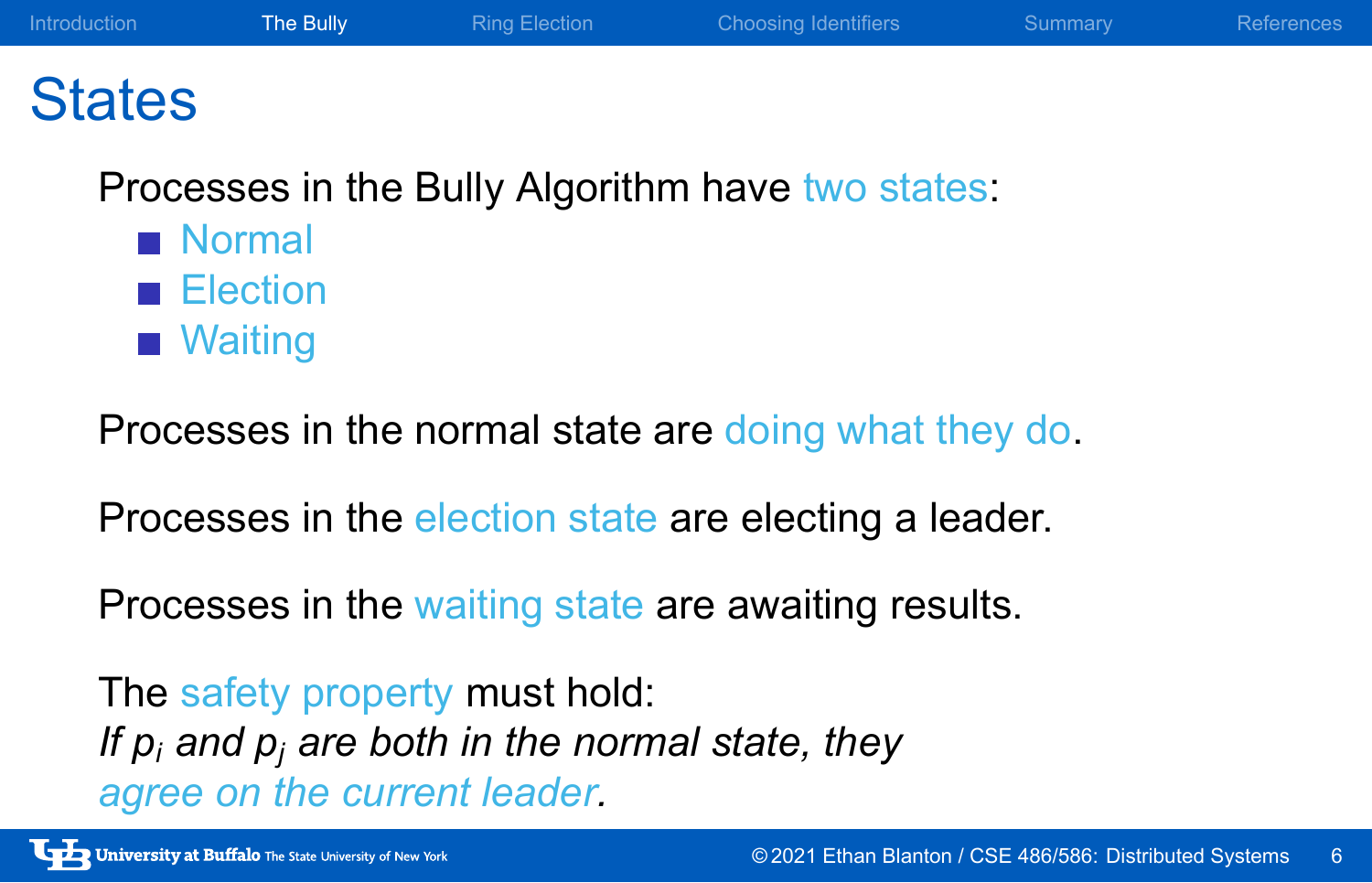### Starting the Election

Suppose that process *p<sup>i</sup>* wishes to start an election. (Perhaps it thinks the current leader has failed?)

First it moves to the election state.

It proposes itself as leader to all processes with larger IDs.

If any process of larger ID responds, it waits for a new leader.

Introduction The Bully Ring Election Choosing Identifiers Summary References

If no process of larger ID responds, it declares itself leader.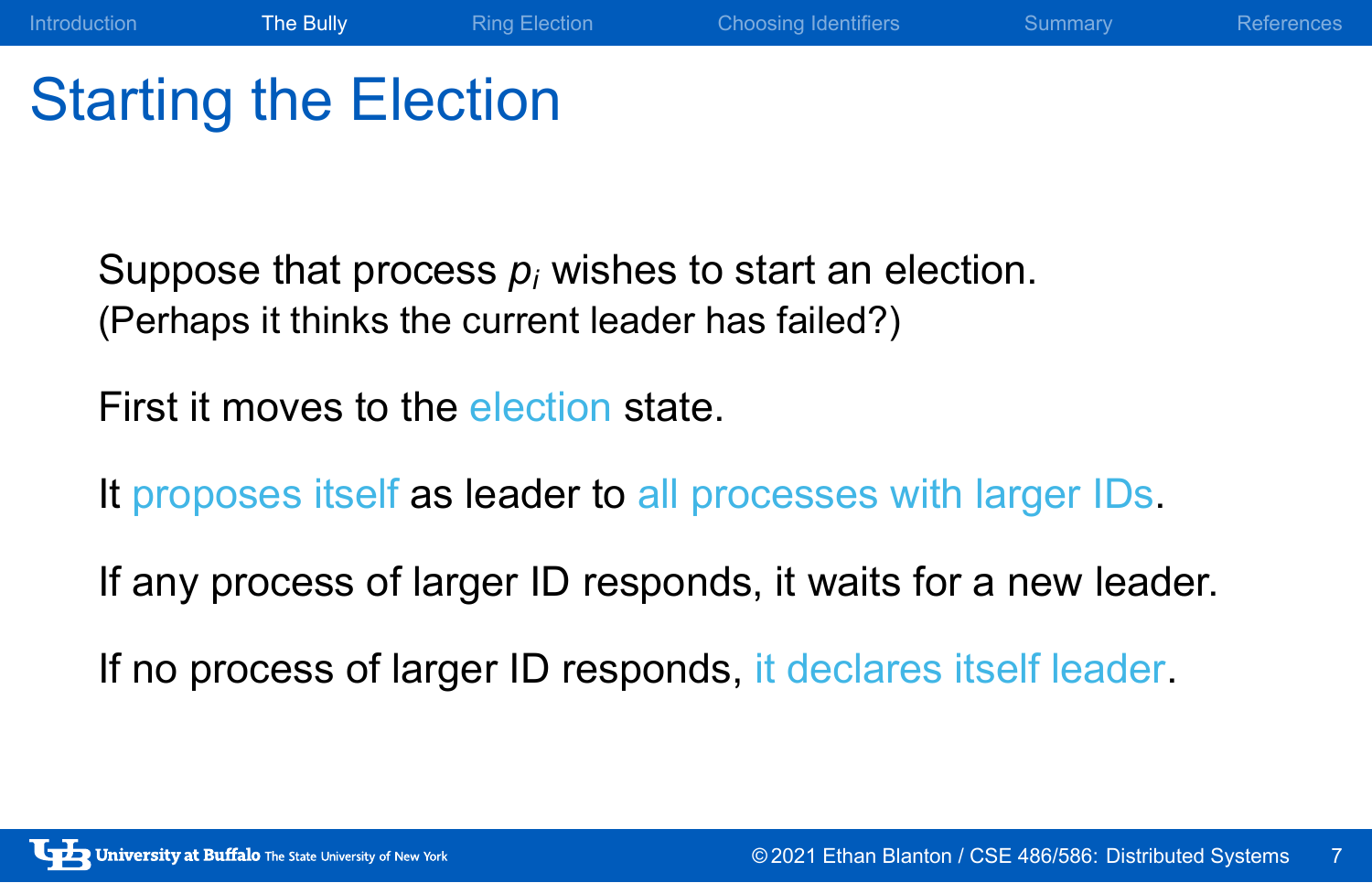### Participating in Election

Suppose that some process  $p_j$  hears an election proposal from *pi* .

Introduction The Bully Ring Election Choosing Identifiers Summary References

This means that *p<sup>j</sup>* 's ID is larger than *p<sup>i</sup>* 's ID. (To whom did *p<sup>i</sup>* send proposals?)

It sends a message to *p<sup>i</sup>* stating that it is alive.

It then starts an election.

Processes that do not hear a proposal hear the results.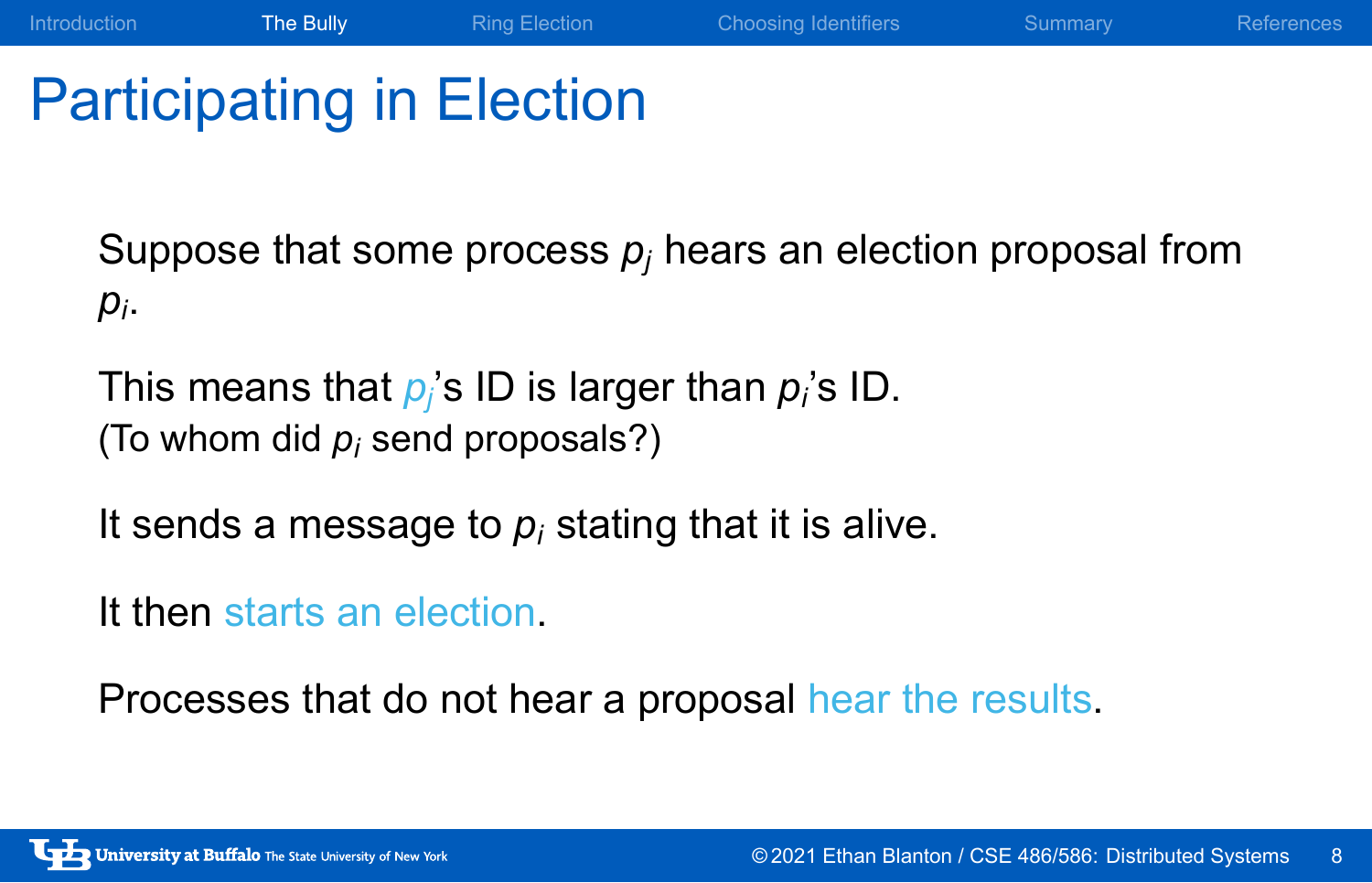### Distributing the Results

Once a leader is elected, the results must be distributed.

In order to maintain agreement, this is not quite trivial.

The new leader sends a special message to all processes. (All processes now have smaller IDs than the newly-elected leader!)

Introduction The Bully Ring Election Choosing Identifiers Summary References

Every process hearing this message moves to the waiting state.

Once every process is in the waiting state, the new leader announces its election.

Every process moves to the normal state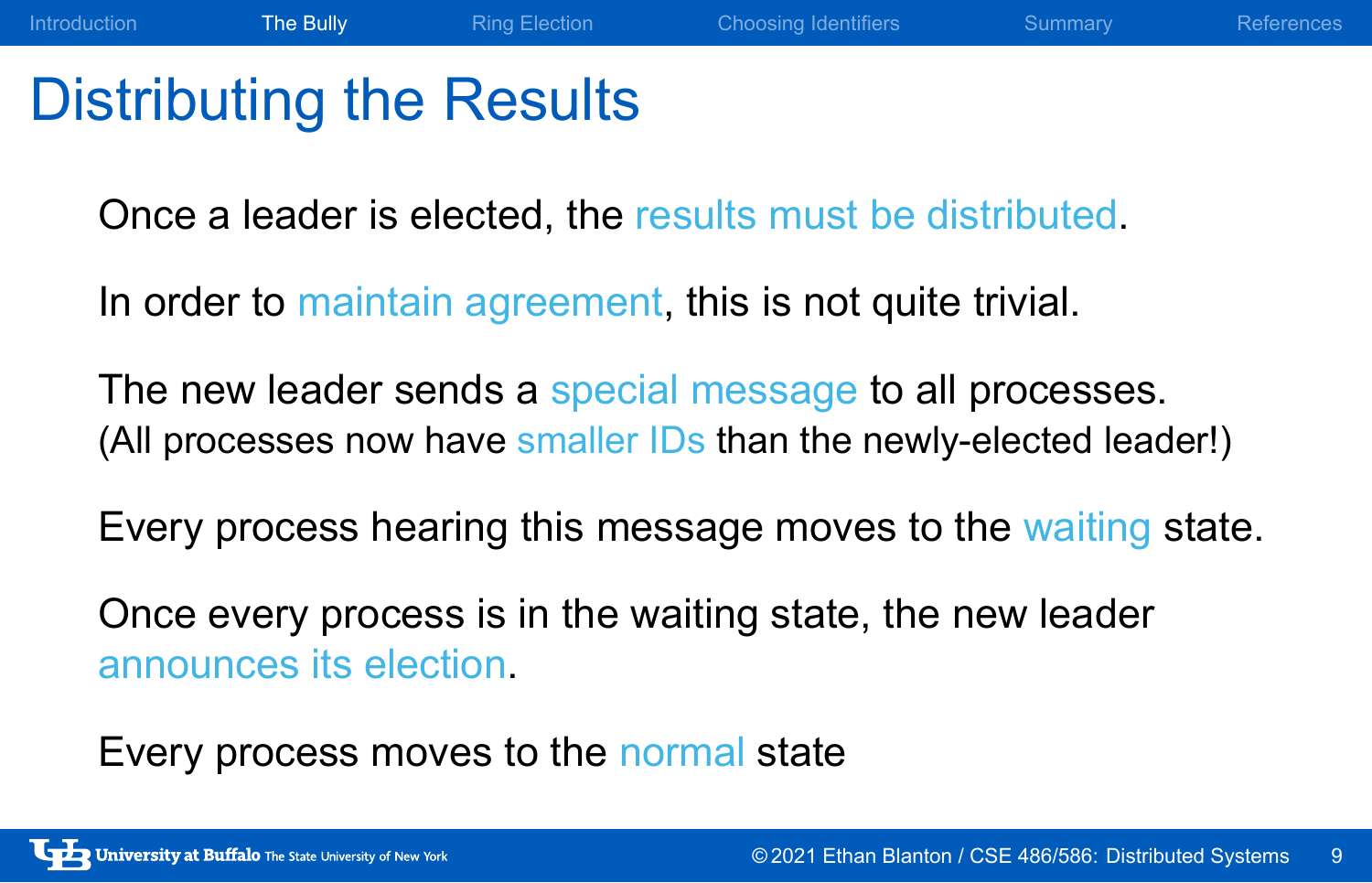# Liveness

This protocol is vulnerable to deadlock!

1. If a process  $p_j$  responds to  $p_i$  but fails before electing itself

Introduction The Bully Ring Election Choosing Identifiers Summary References

2. If the elected process fails after putting processes in the waiting state and before declaring victory

In both cases:

After some timeout, a blocked process starts a new election.

If the same potential leader is still alive, its election will complete.

If it is not, the next-largest node ID will be elected.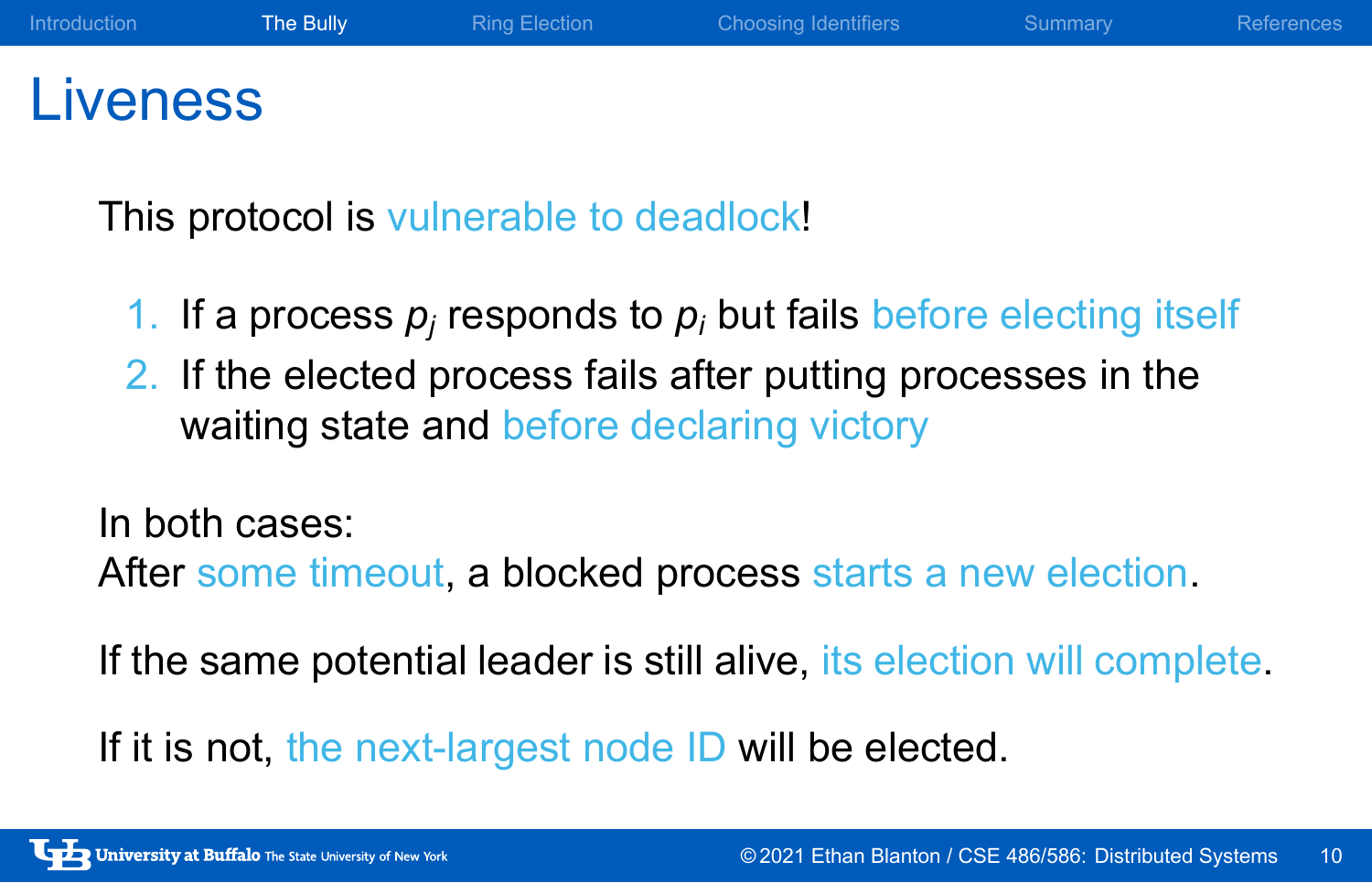#### Introduction The Bully Ring Election Choosing Identifiers Summary References

### **Correctness**

How do we know the correct process of largest ID is elected?

Suppose that some process *p<sup>i</sup>* with ID smaller than *p<sup>j</sup>* is elected.

We know that:

- *p<sup>i</sup>* sent an election proposal to *p<sup>j</sup>* .
- *p<sup>j</sup>* did not send an election announcement to *p<sup>i</sup>* .

Therefore, *p<sup>j</sup>* must have failed!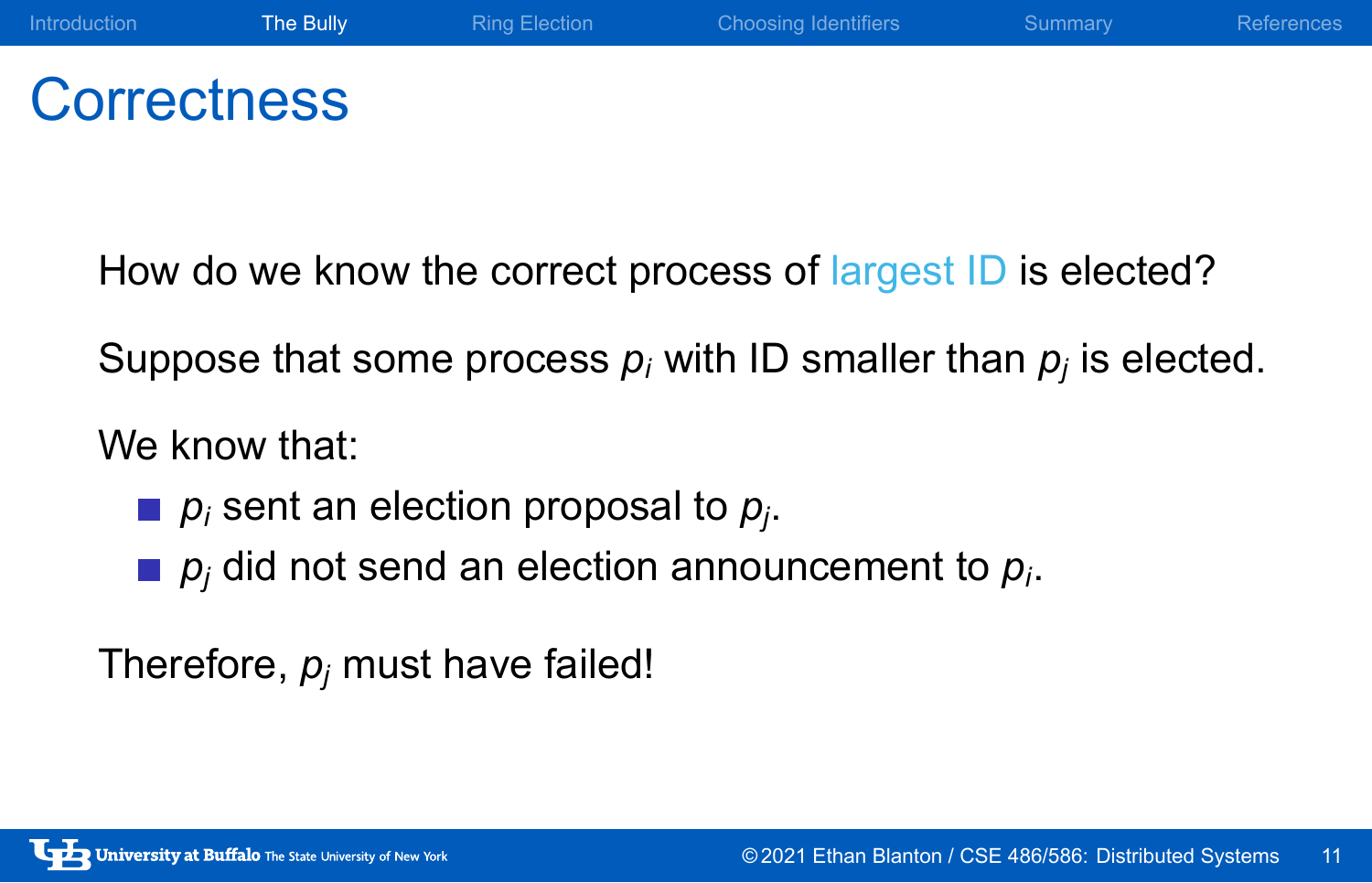### Efficiency of the Bully Algorithm

In the worst case, the bully algorithm sends  $O(n^2)$  messages.

Introduction The Bully Ring Election Choosing Identifiers Summary References

Consider: *p<sup>i</sup>* of the lowest priority starts an election.

Every  $p_j$  of higher priority will also start an election.

In the best case, it sends *O*(*n*) messages.

If the correct process of highest remaining ID continually fails during election, it can time out many times in succession.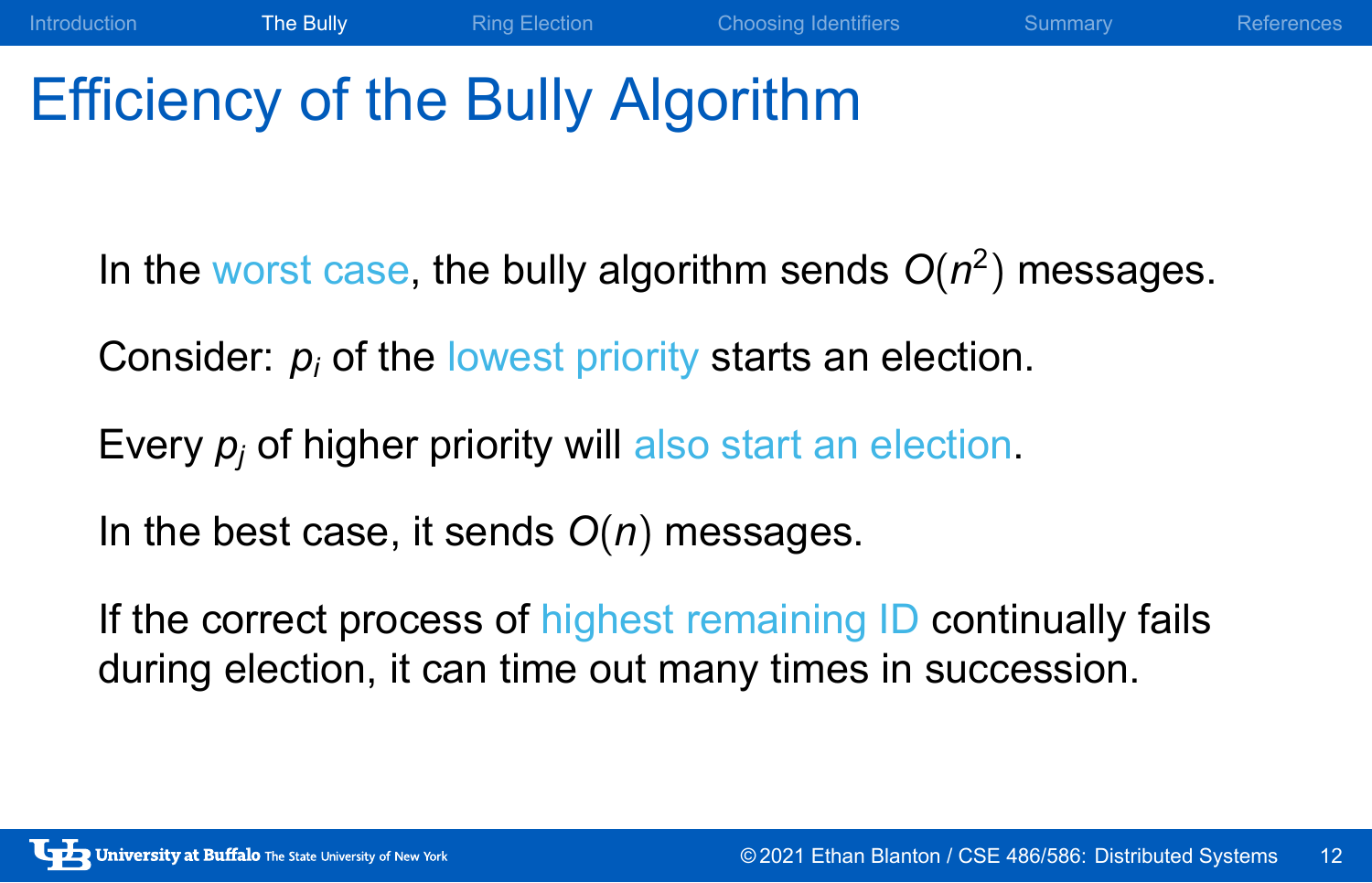### Ring Election

Another interesting and simple protocol uses a ring [2].

Processes are arranged in a communication ring.

Each process has a clockwise and counterclockwise neighbor.

Introduction The Bully **Ring Election** Choosing Identifiers Summary References

Every process has an ID, and IDs form a total ordering.

The algorithm will elect the correct process with the largest ID.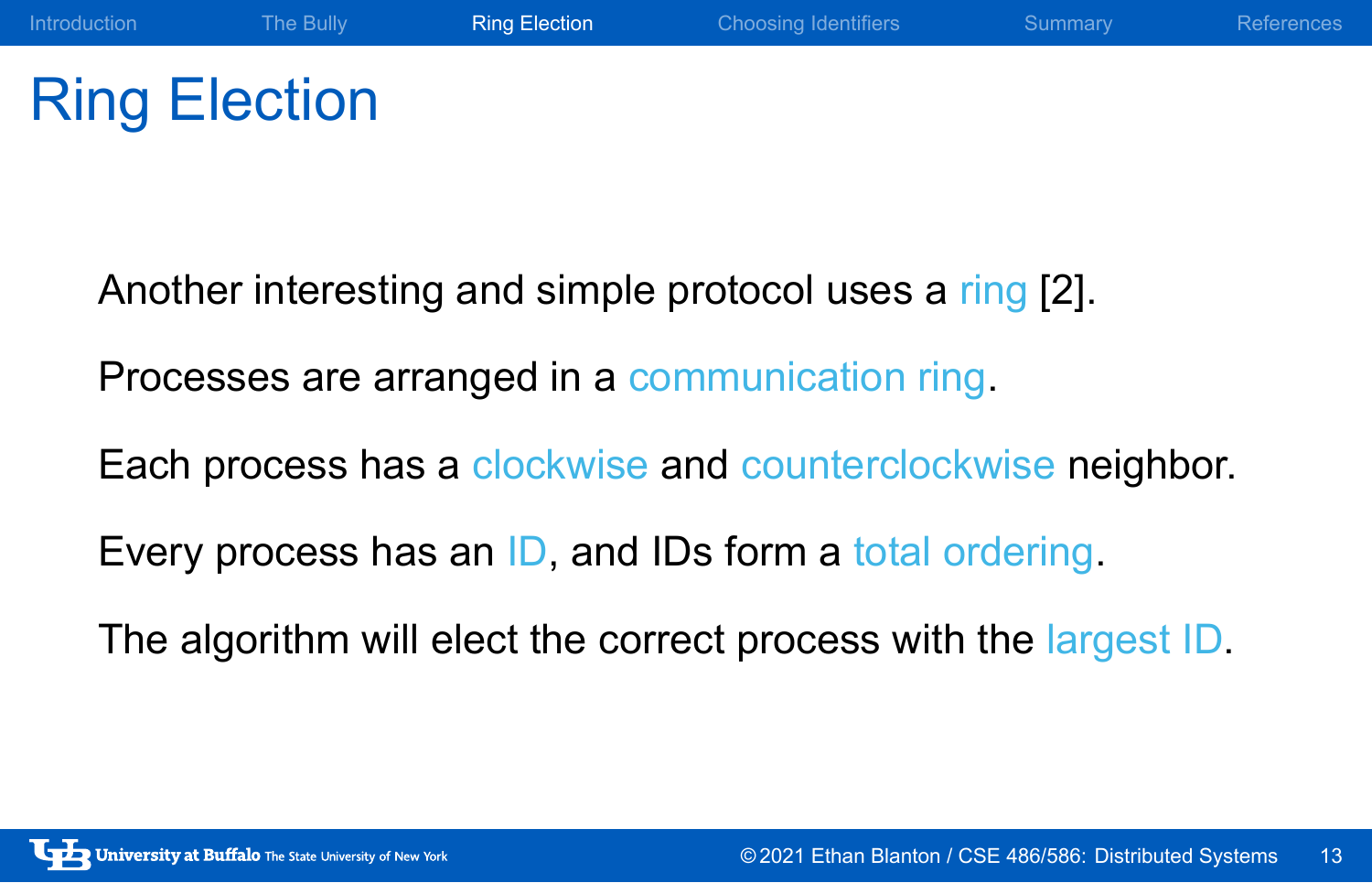### The Protocol

Any process may start an election at any time.

To start an election, a process sends an election message containing its own ID counterclockwise.

Introduction The Bully **Ring Election** Choosing Identifiers Summary References

On receiving an election message, each process:

- Declares victory if the message contains its ID
- Forwards the message if the message ID is larger than its own ID
- Forwards its own ID if the ID is smaller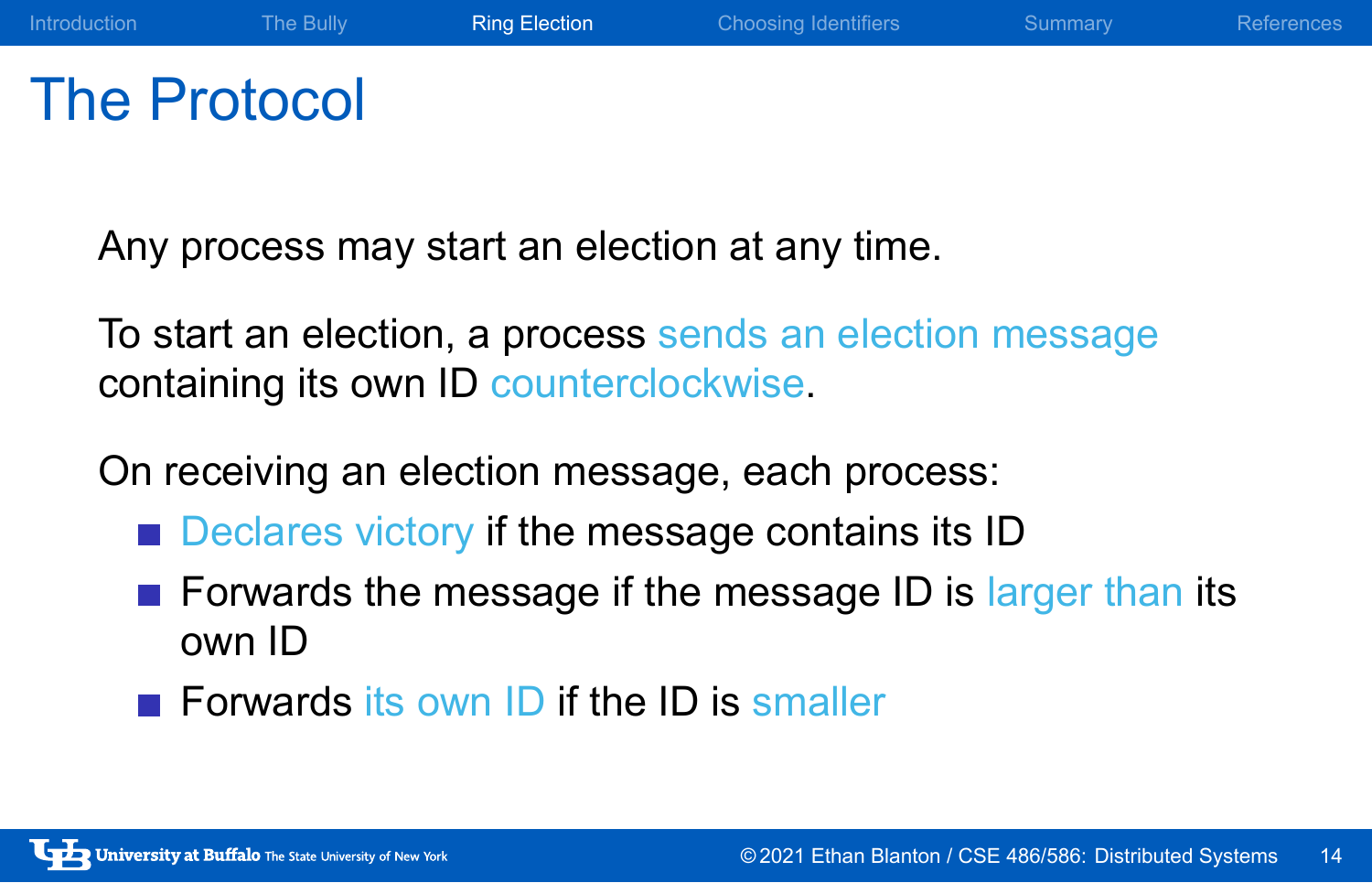If there are no failures during election, this algorithm is *O*(*n*).

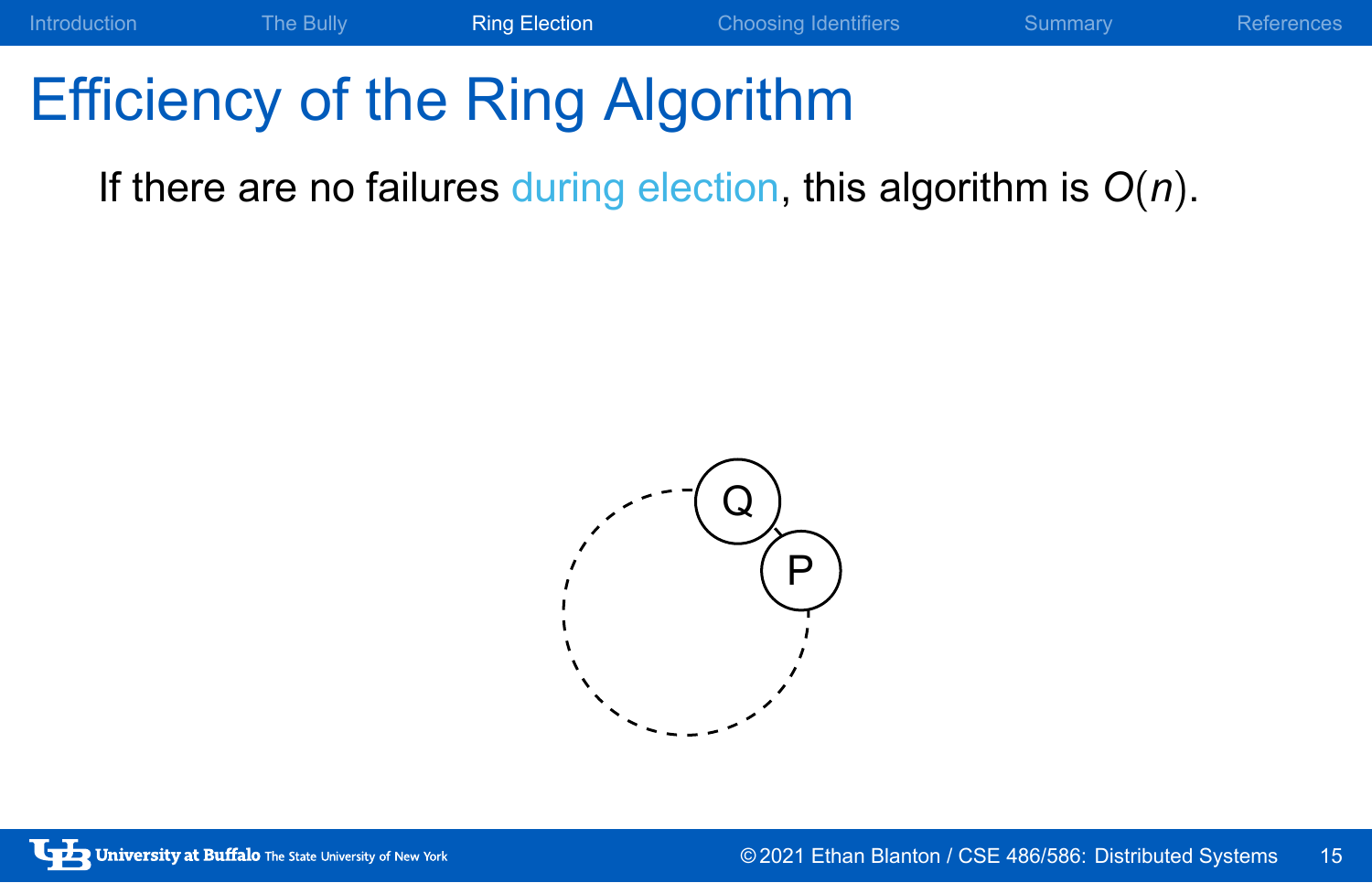If there are no failures during election, this algorithm is *O*(*n*).

If the process *P* of largest ID starts the election, *n* messages are sent.

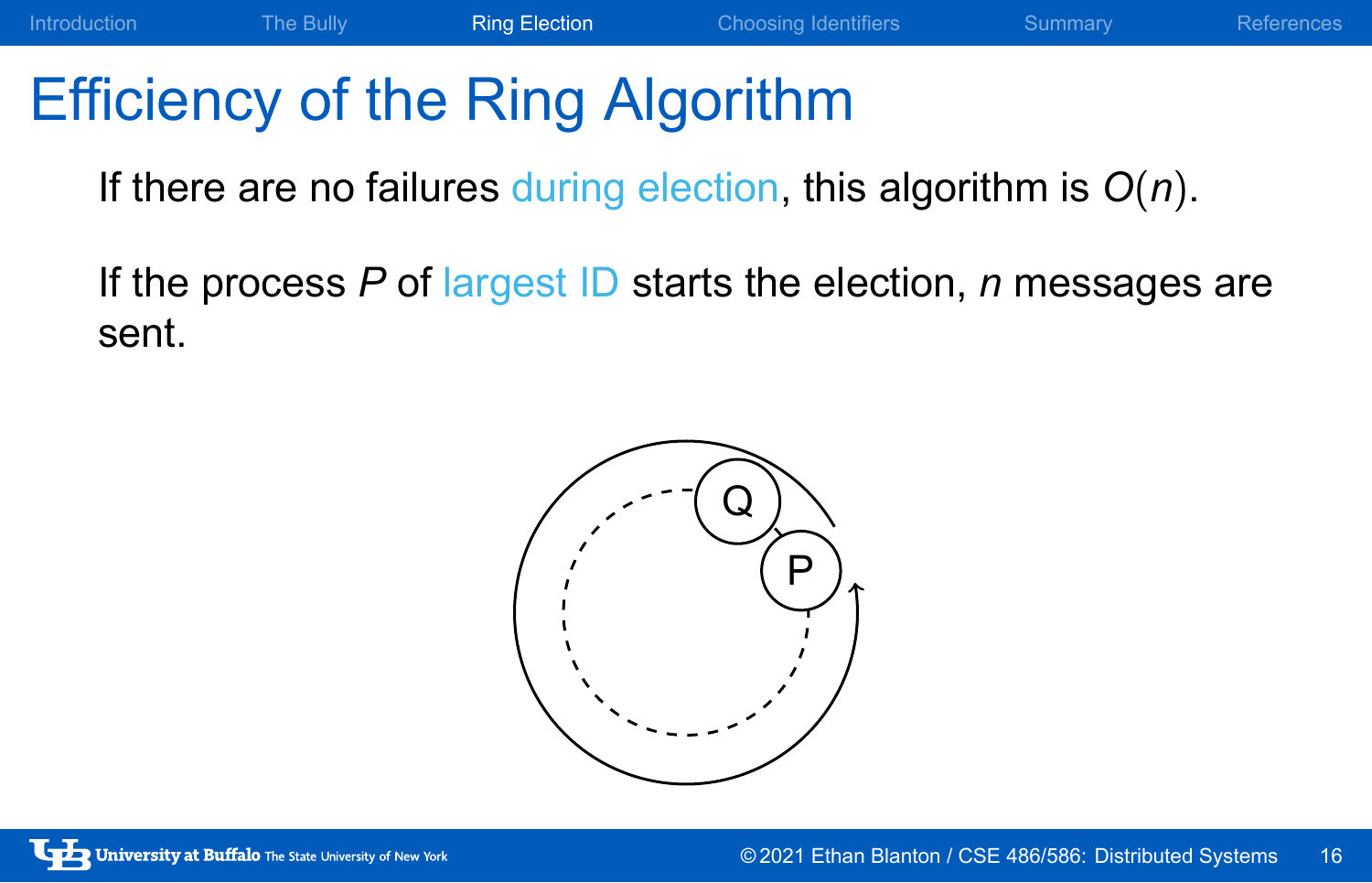If there are no failures during election, this algorithm is *O*(*n*).

If the process *Q* immediately counterclockwise of the winner starts it, 2*n −* 1 messages are sent.

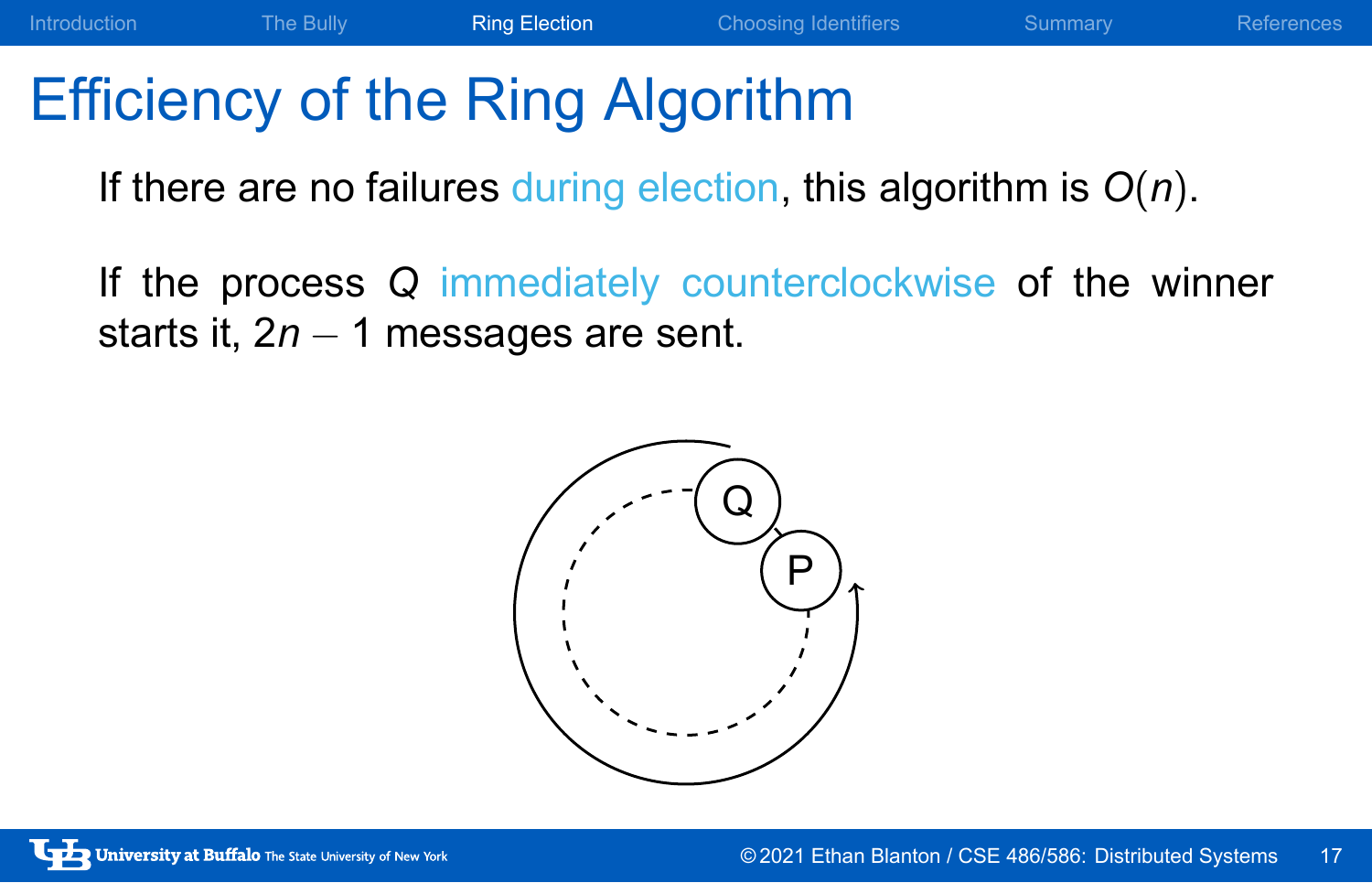If there are no failures during election, this algorithm is *O*(*n*).

If the process *Q* immediately counterclockwise of the winner starts it, 2*n −* 1 messages are sent.

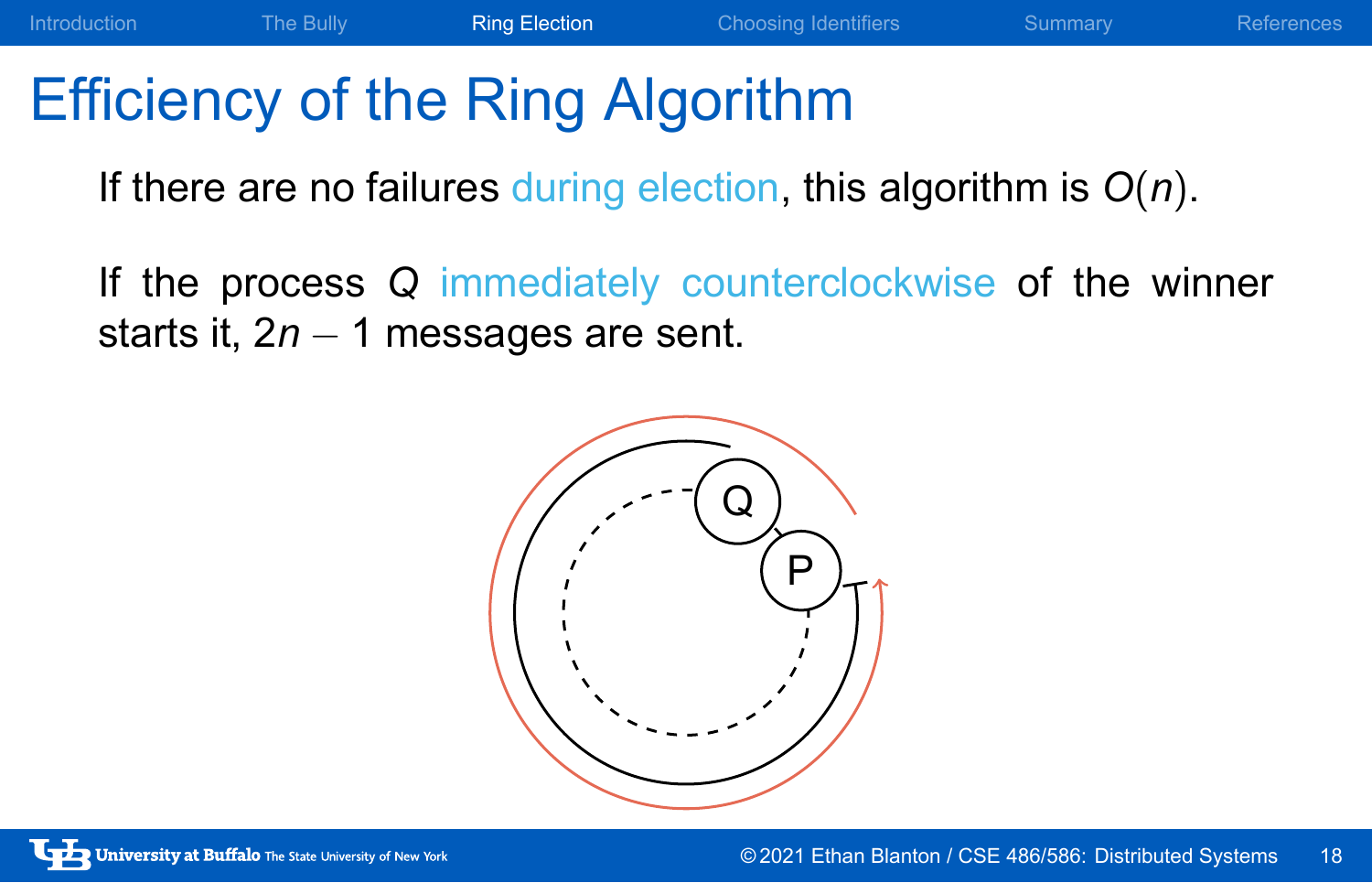If there are no failures during election, this algorithm is *O*(*n*).

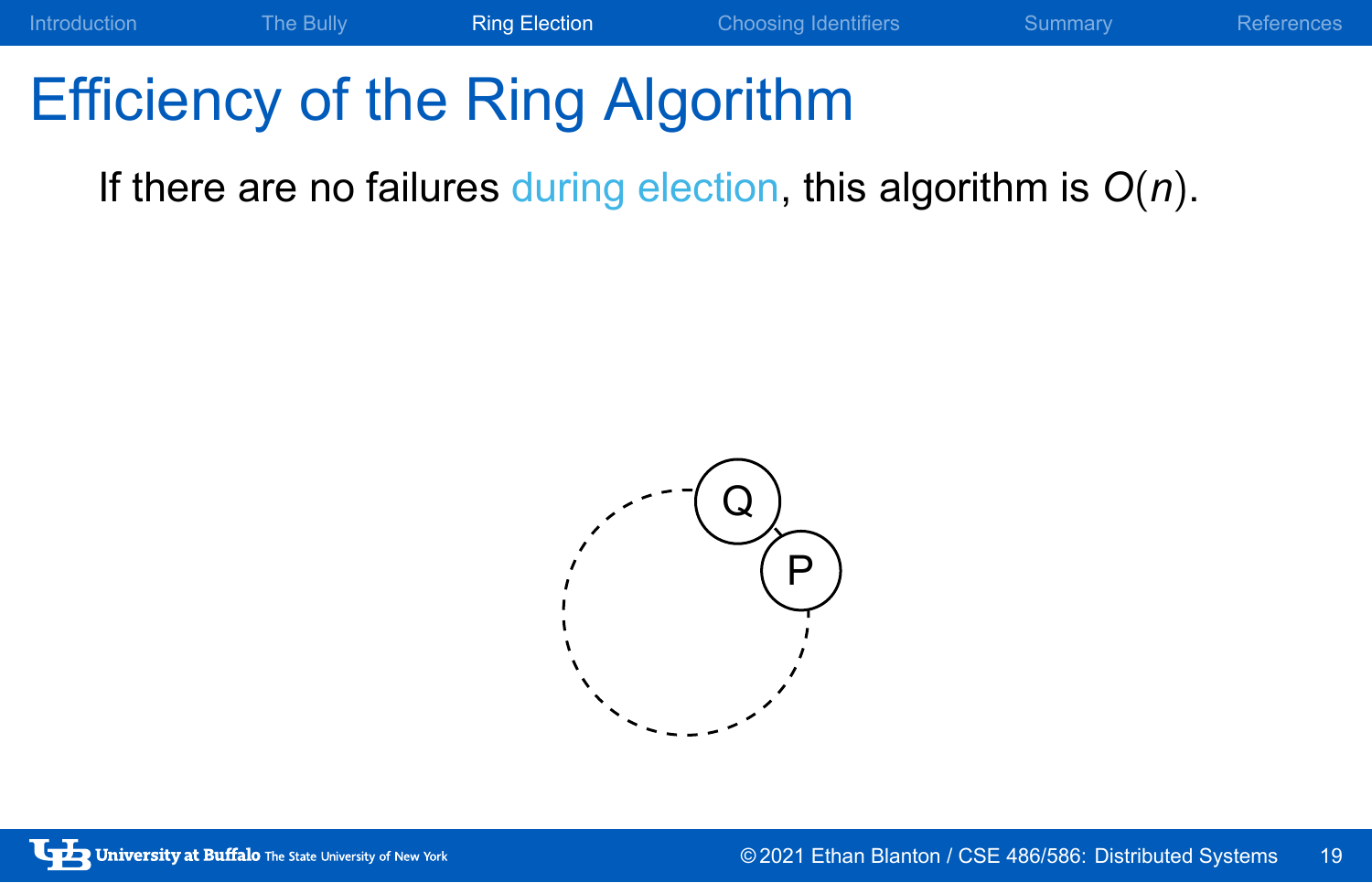If there are no failures during election, this algorithm is *O*(*n*).

Introduction The Bully **Ring Election** Choosing Identifiers Summary References

If processes die during election, it can be *n* 2 .

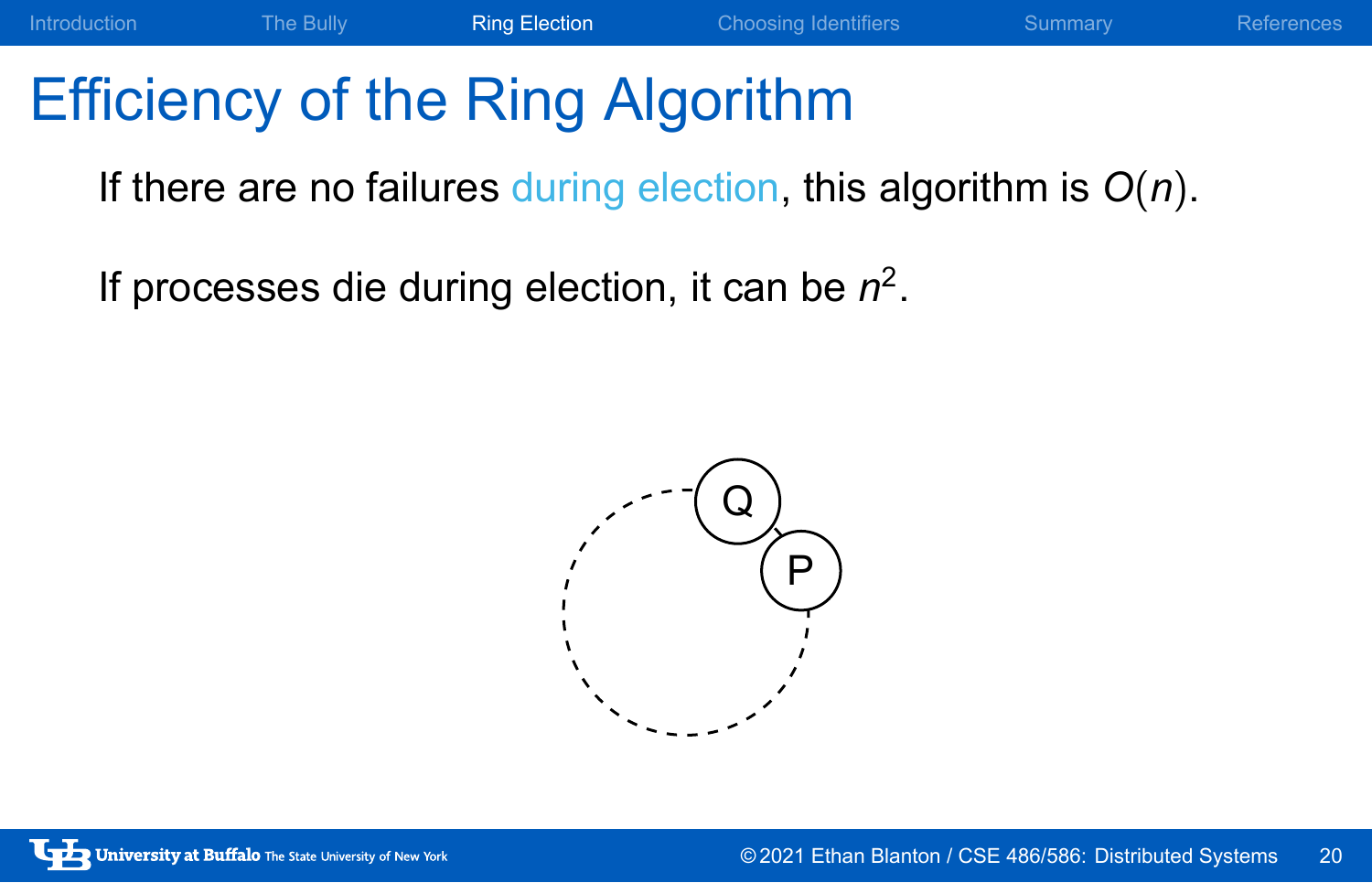### Other Properties of the Ring Algorithm

This protocol is also vulnerable to deadlock.

Timeouts can once again be used to solve this.

Note that even though processes send only counterclockwise, every process must know or be able to find other processes.

Introduction The Bully **Ring Election** Choosing Identifiers Summary References

Consider what happens when *P*'s counterclockwise neighbor fails!

If we want the guarantees of the bully algorithm, we need another round.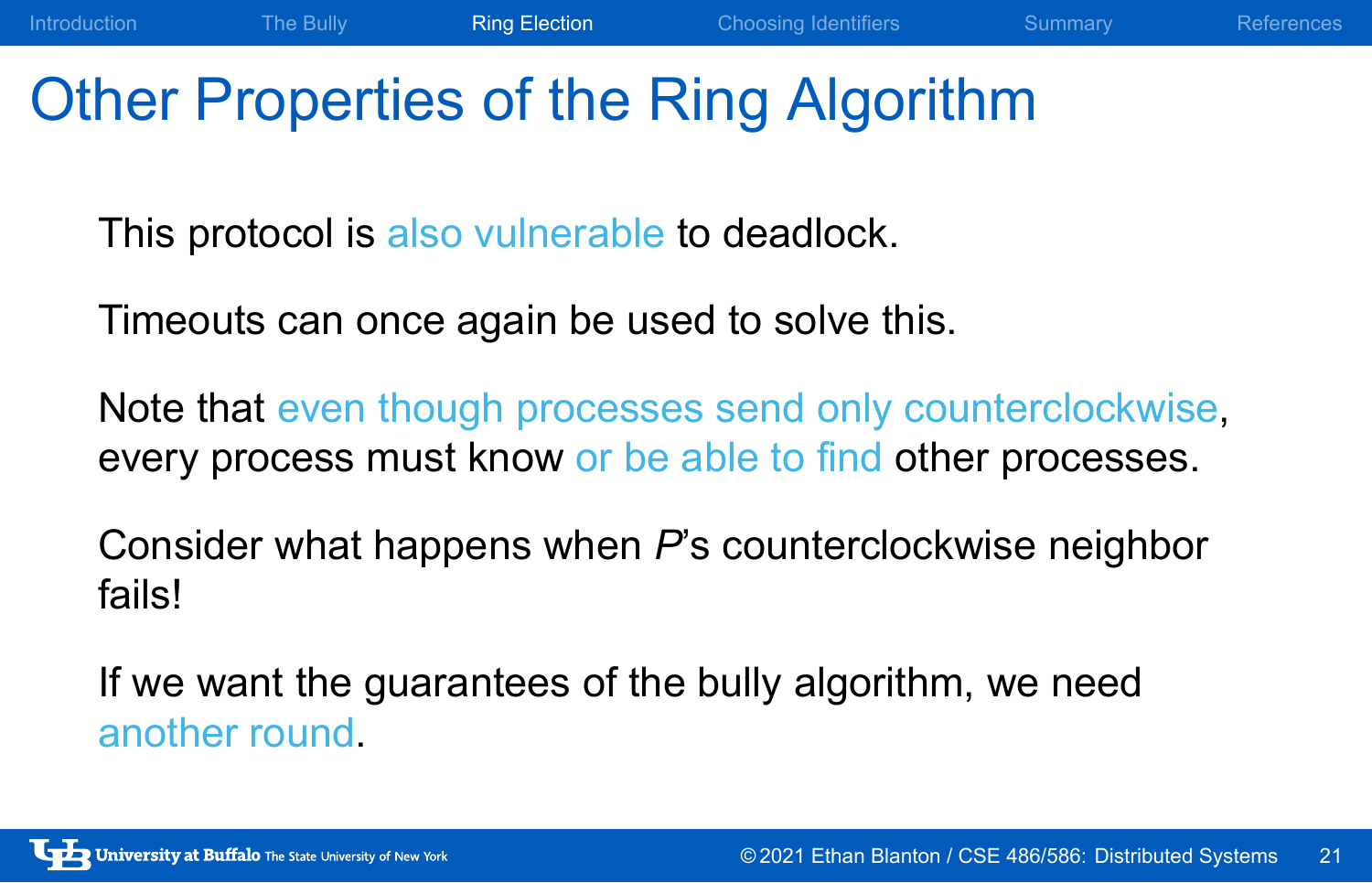## Unique Identifiers

Both of these algorithms require unique IDs.

How do we get those without a coordinator?

We have mentioned cryptographic hashes before.

How they can be used depends on what we're defending against.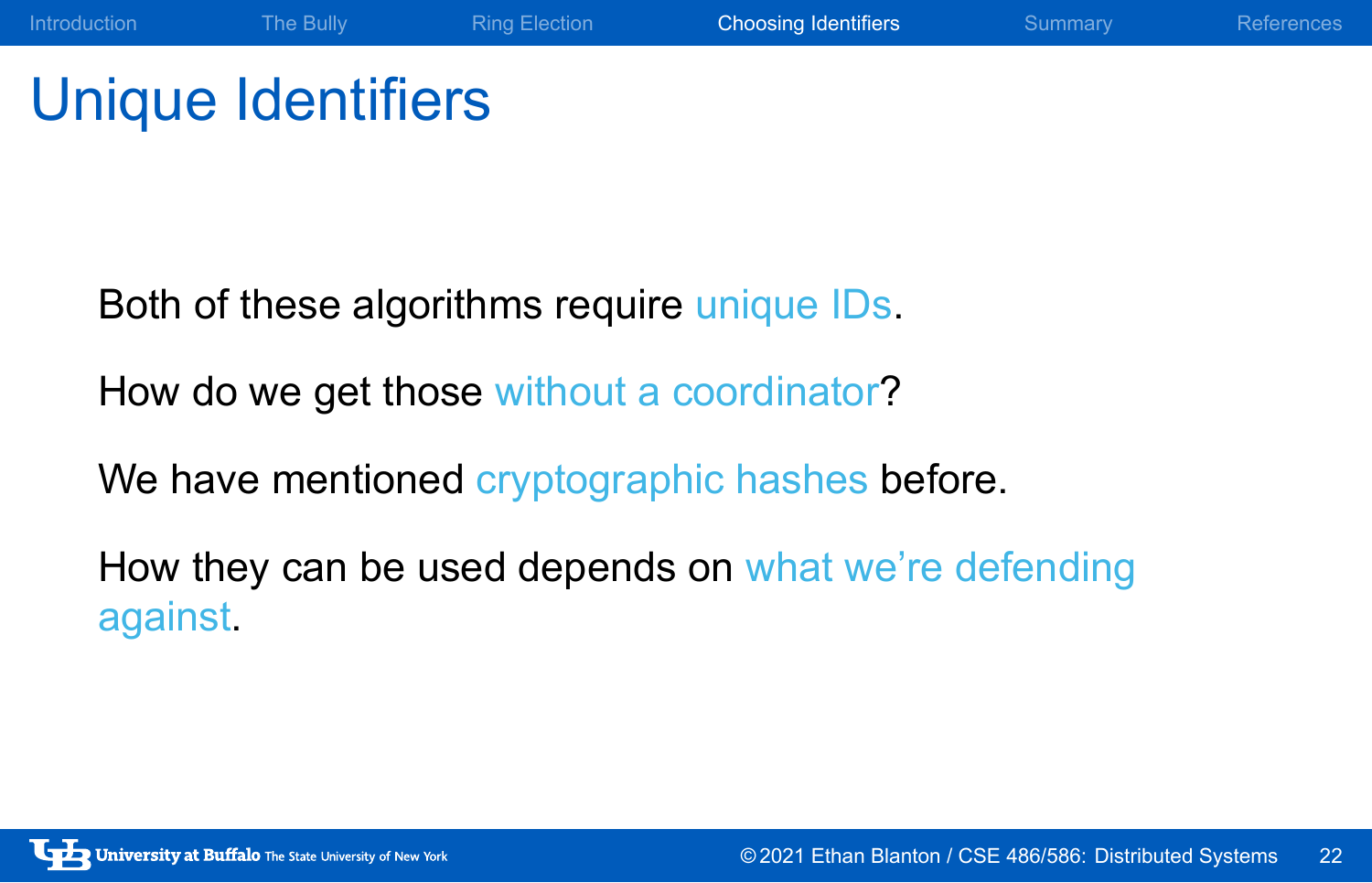### **Disclaimer**

This is not a security course.

Our coverage of security issues will be superficial.

It is easy to draw false conclusions with such analysis.

Introduction The Bully Ring Election Choosing Identifiers Summary References

Take a security course!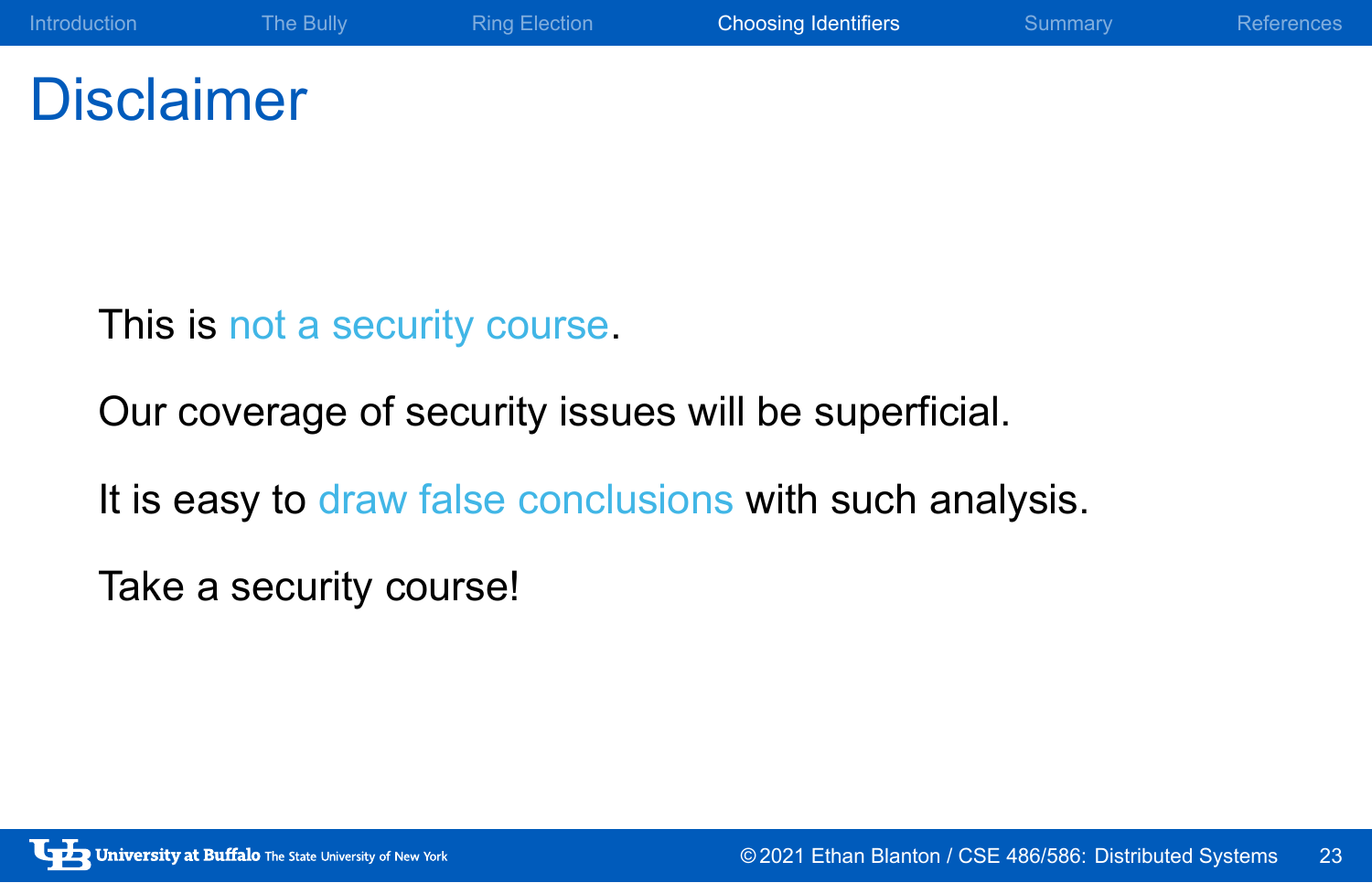#### Threat Models

We must define a threat model in order to answer this.

Introduction The Bully Ring Election Choosing Identifiers Summary References

The threat model captures:

- Whether you expect to have adversaries
- What kind of resources the adversaries will have
- **Nhat failures you are protecting against**

#### For example:

*Adverserial processes may try to adopt a process ID larger than any process in the system in order to become the leader. They can spend up to s CPU seconds to accomplish this.*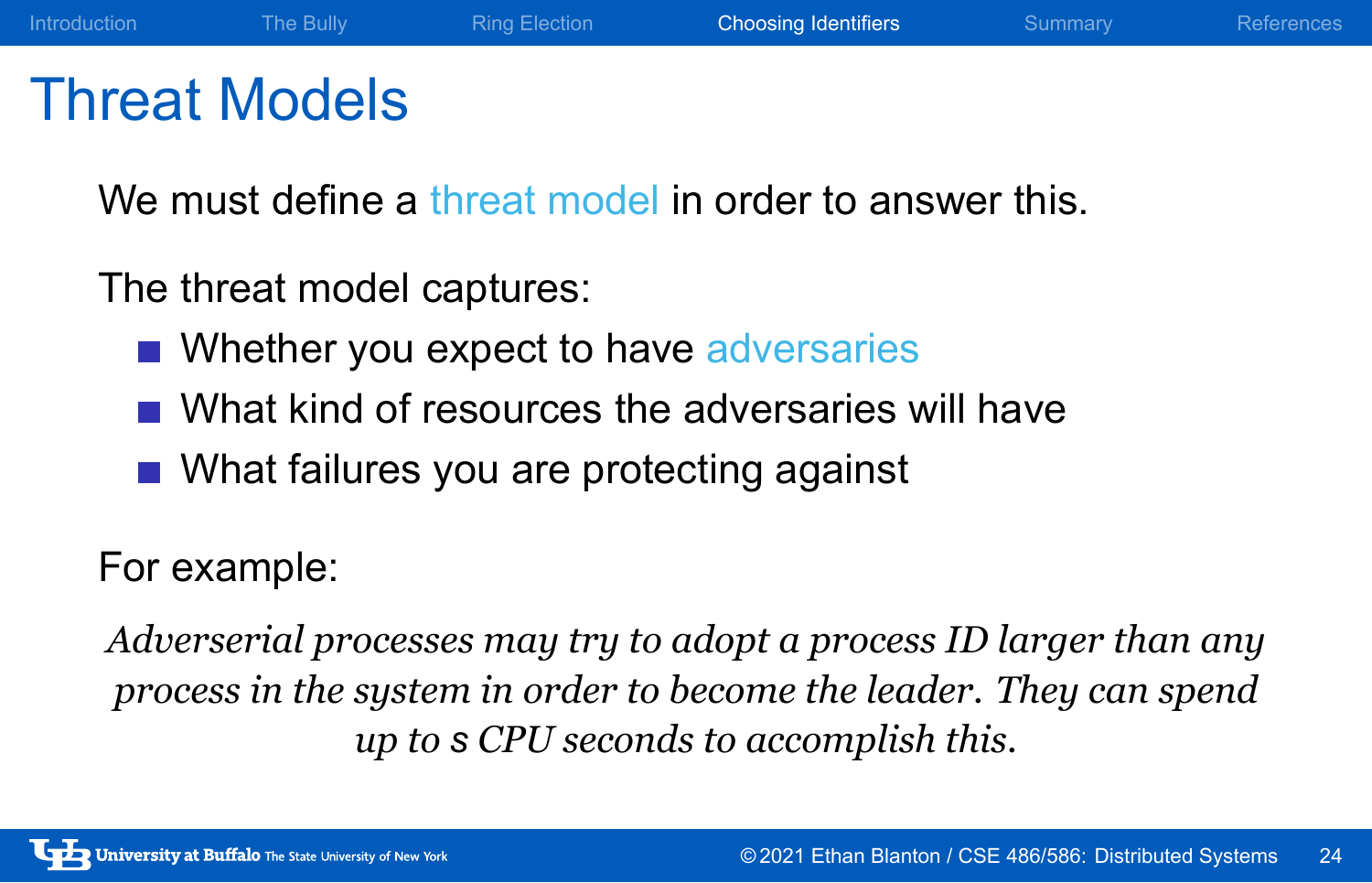### Proof of Work

A common technique for combating this is proof of work.

Proof of work participants must compute a function *f* that [3]:

Introduction The Bully Ring Election Choosing Identifiers Summary References

- Takes some time to compute
- $\blacksquare$  Is not easily precomputed or amortized
- Given *x* and *y*, it is easy to determine if  $y = f(x)$

This forces a process to invest effort in a system.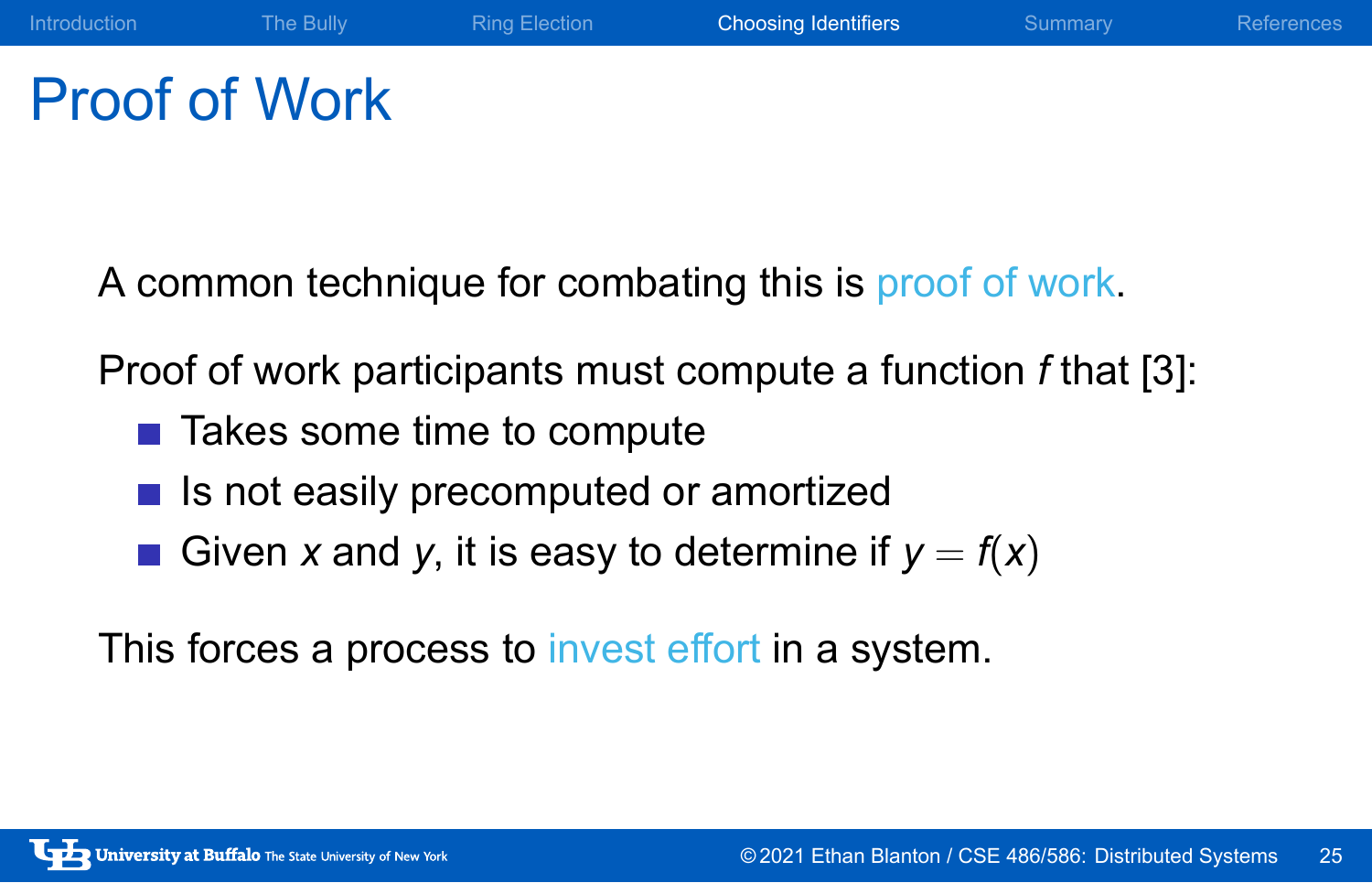#### Example Proof of Work

S/Kademlia [1] proposes a proof of work to prevent flooding the DHT with node IDs.

Introduction The Bully Ring Election Choosing Identifiers Summary References

Each node is identified by a cryptographic hash.

That hash must meet several properties:

- If must be the hash of a public key  $k$  in a public key cryptosystem:  $h = \text{SHA1}(k)$
- If  $i = \text{SHA1}(h)$ ; *i* must have *b* leading zero bits

Generating a public key is slow, and selecting for *b* is hard.

This means that a process must generate many keys, slowly.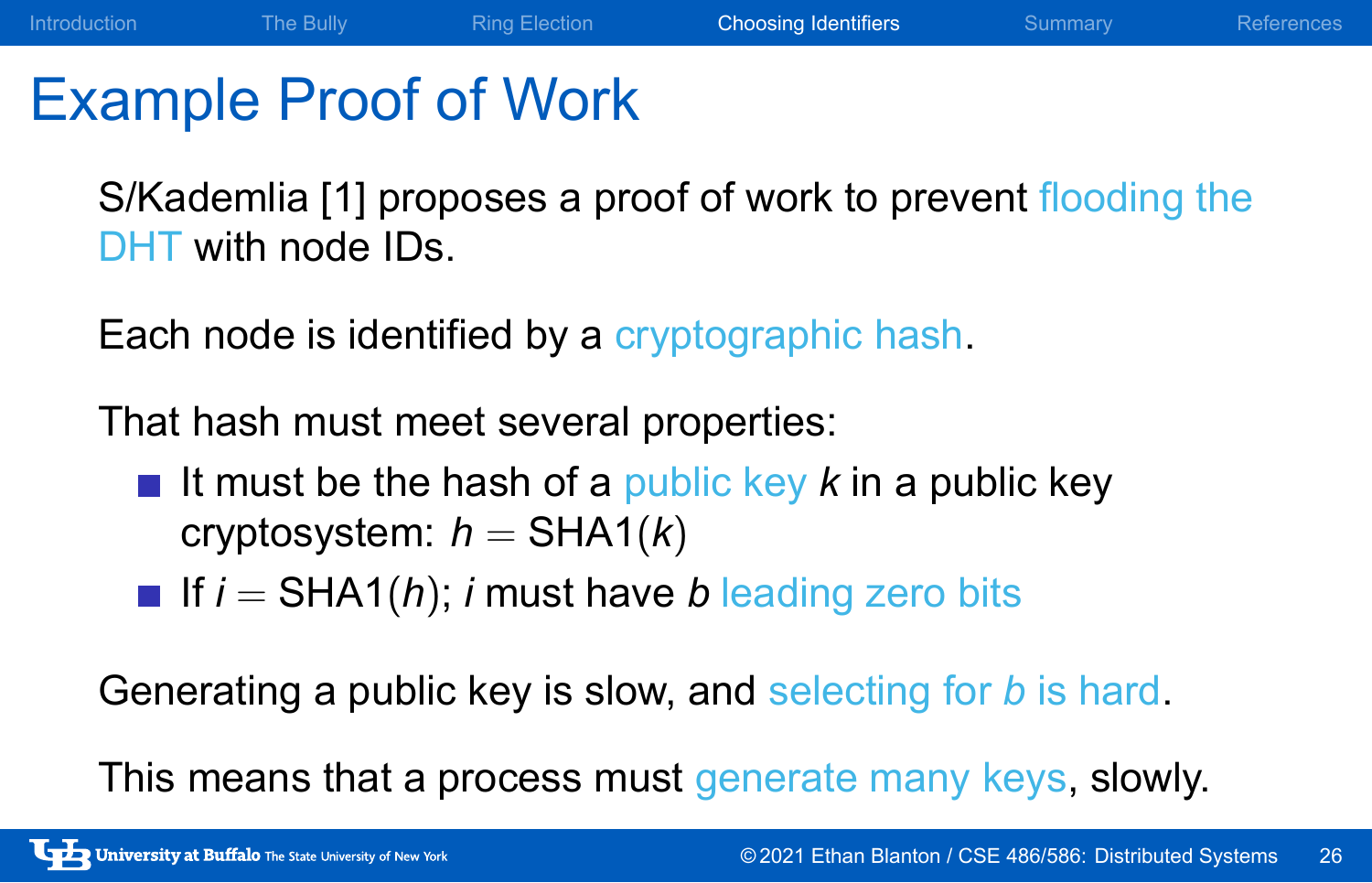#### Safer Proofs

SHA-1 is badly broken and should not be used.

Generating public/private key pairs is easier than it used to be.

Introduction The Bully Ring Election Choosing Identifiers Summary References

Proof of work must be parameterized and updated.

Some functions can be arbitrarily iterated. For example: H(H(H(*...*))) for some hash function H.

If generating an ID is hard, generating a specific ID is harder.

Suppose it takes *s* seconds to compute an ID.

Generating the largest ID in a pool now takes *≫ s* seconds!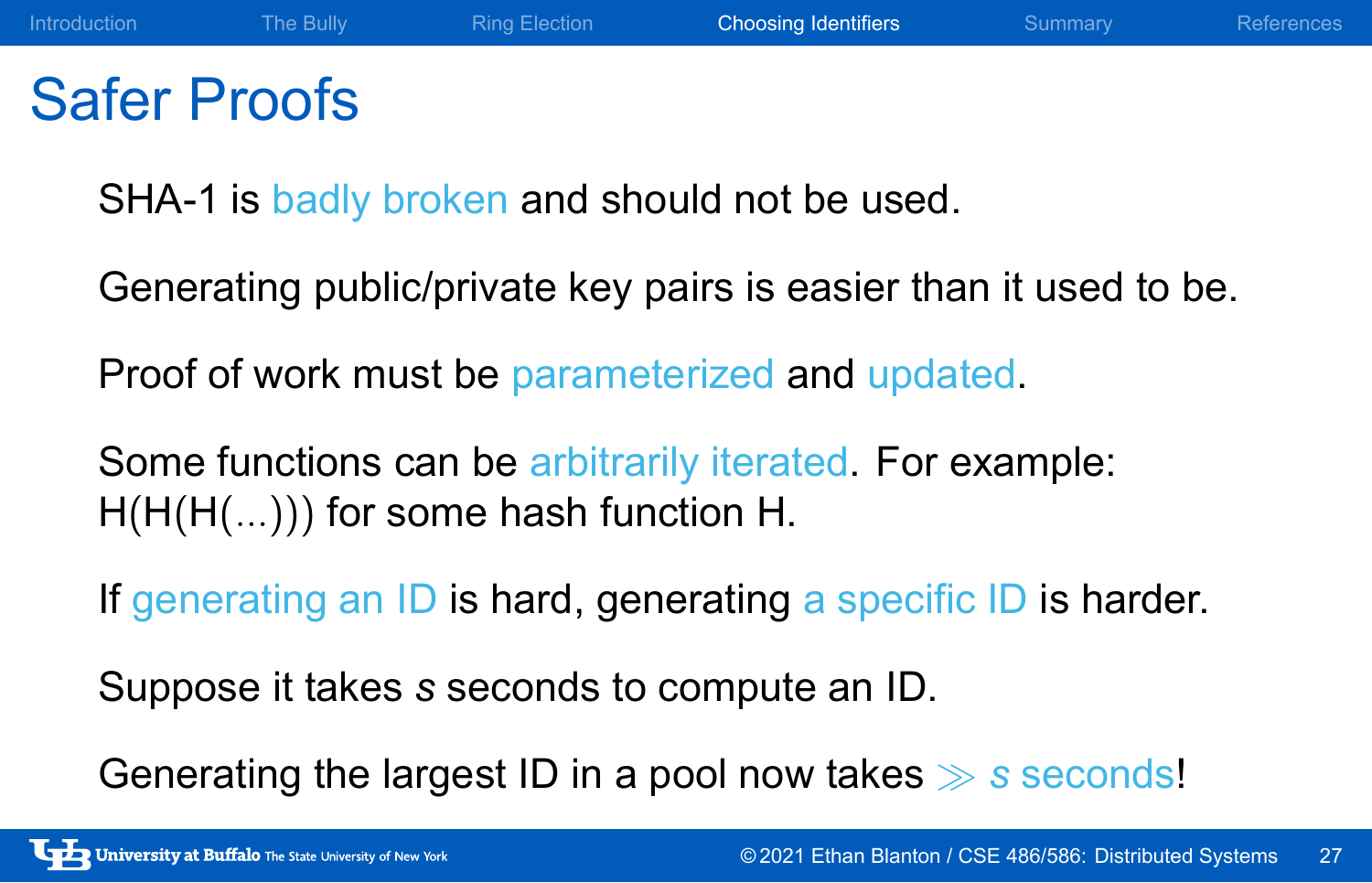### **Summary**

■ Centralized authority doesn't mean permanent authority

- Distributed elections can be held
	- **Bully algorithm**
	- Ring algorithm
- Global identifiers keep cropping up
- Proof of work can make global IDs safer
- Security guarantees require threat models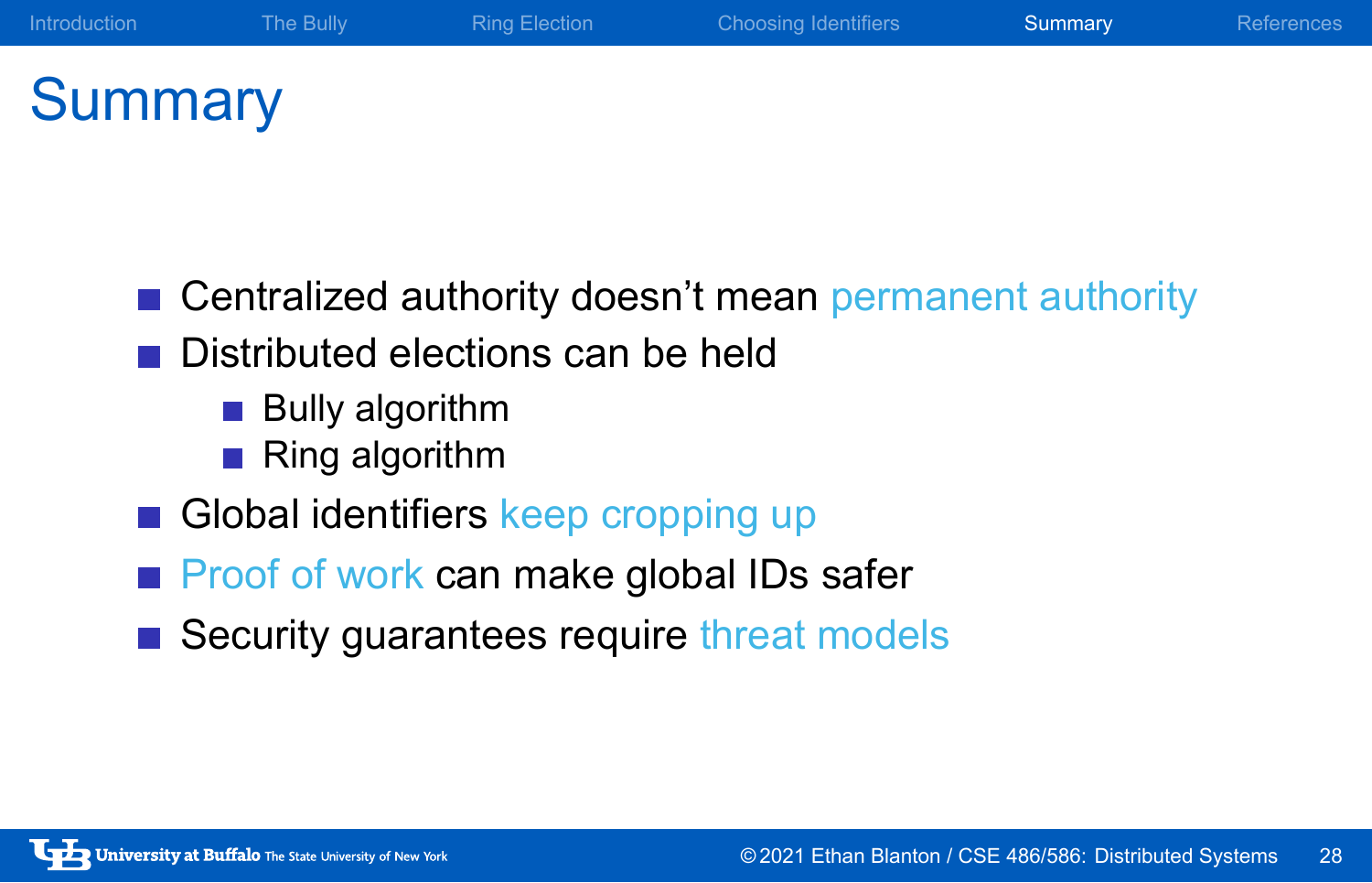#### References I

#### **Required Readings**

[2] Ernest Chang and Rosemary Roberts. "An Improved Algorithm for Decentralized Extrema-finding in Circular Configurations of Processes". In: *Communications of the ACM* 22.5 (May 1979), pp. 281–283. DOI: 10.1145/359104.359108. URL: https://search.lib.buffalo.edu/permalink/01SUNY\_BUF/12pkqkt/ cdi\_crossref\_primary\_10\_1145\_359104\_359108.

Introduction The Bully Ring Election Choosing Identifiers Summary References

#### **Optional Readings**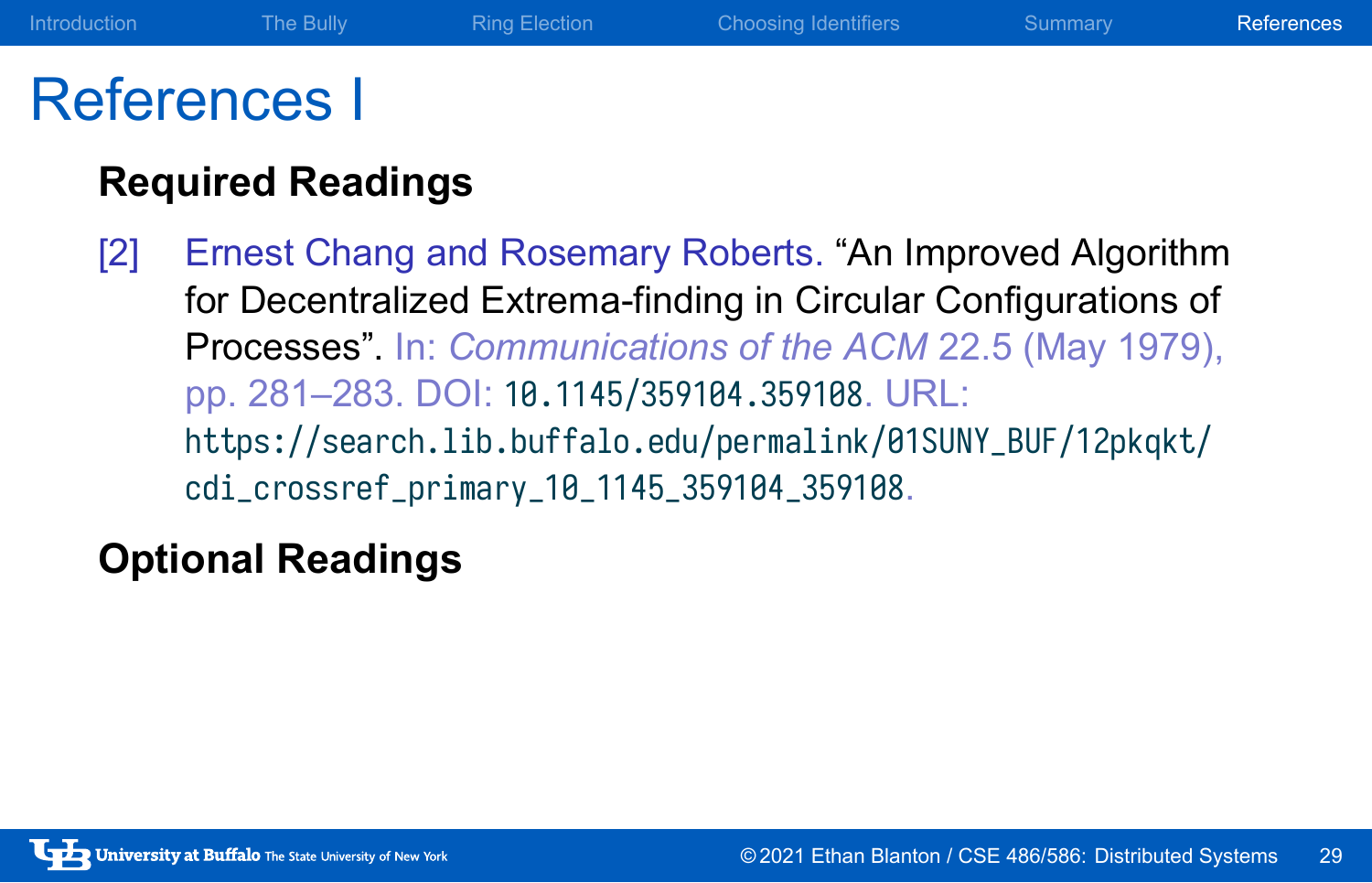#### References II

[1] Ingmar Baumgart and Sebastien Mies. "S/Kademlia: A Practicable Approach towards Secure Key-Based Routing". In: *International Conference on Parallel and Distributed Systems*. Dec. 2007, pp. 1–8. DOI: 10.1109/ICPADS.2007.4447808. URL: https://search.lib.buffalo.edu/permalink/01SUNY\_BUF/12pkqkt/ cdi\_ieee\_primary\_4447808.

Introduction The Bully Ring Election Choosing Identifiers Summary References

[3] Cynthia Dwork and Moni Naor. "Pricing via Processing or Combatting Junk Mail". In: *International Cryptology Conference*. Vol. 740. Springer-Verlag, Aug. 1992, pp. 139–147. DOI: 10.1007/3-540-48071-4\_10. URL: https://link.springer.com/chapter/10.1007\%2F3-540-48071-4\_10.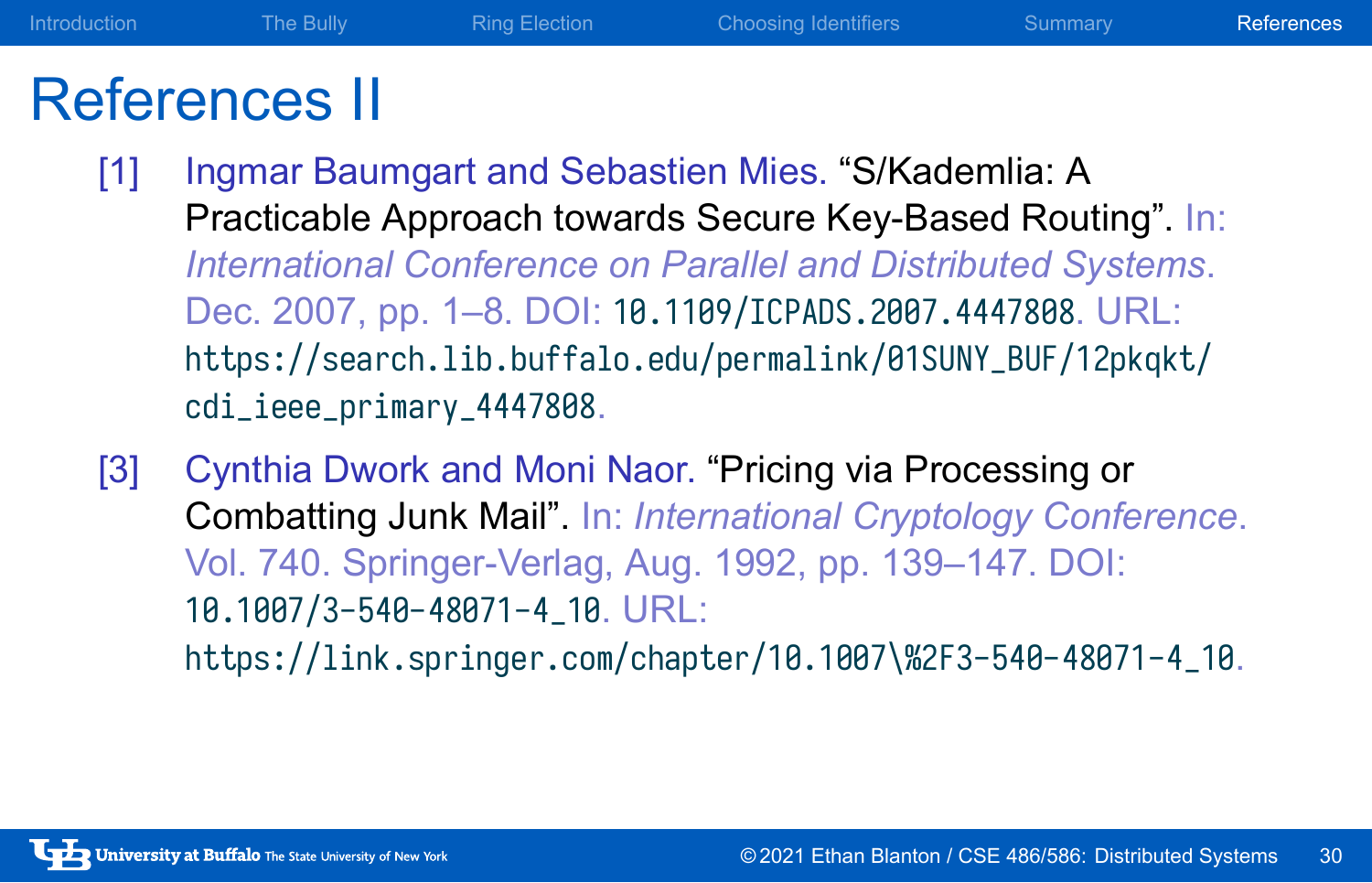#### References III

[4] Hector Garcia-Molina. "Elections in a Distributed Computing System". In: *IEEE Transactions on Computers* C-31.1 (Jan. 1982), pp. 48–59. DOI: 10.1109/TC.1982.1675885. URL: https://search.lib.buffalo.edu/permalink/01SUNY\_BUF/12pkqkt/ cdi\_crossref\_primary\_10\_1109\_TC\_1982\_1675885.